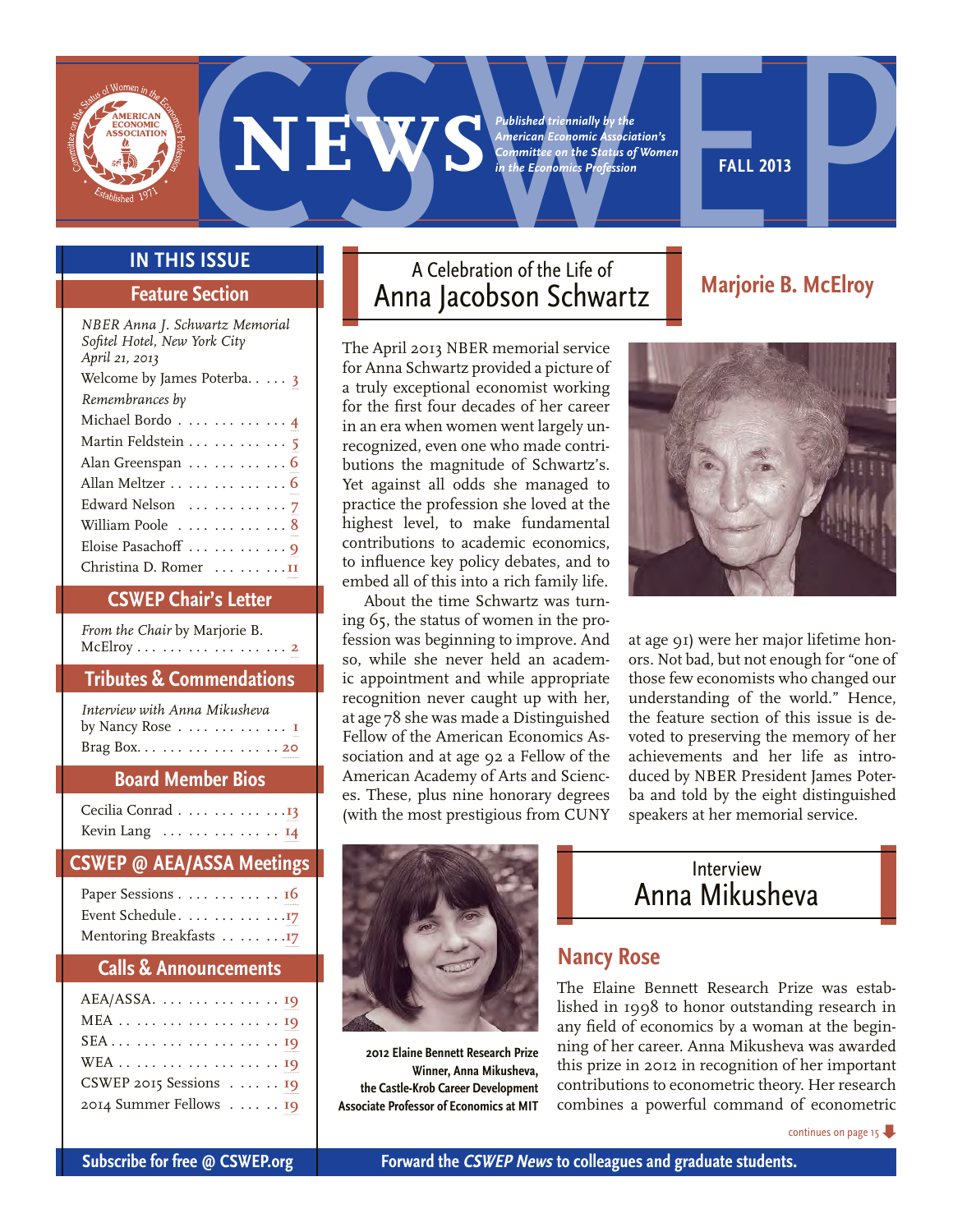#### **About the Authors**

<span id="page-1-0"></span>

**Michael Bordo** is the Federal Reserve Board of Governors Professor of Economics at Rutgers University and a Research Associate at the National Bureau of Economic Research.

**Cecilia Conrad** is the Vice President, Fellows Program of the MacArthur Foundation. She is a former Professor of Economics and Vice President and Dean of the College of Pomona College and a member of the CSWEP Board.





**Martin Feldstein** is the George Baker Professor of Economics at Harvard University and Research Associate and President Emeritus of the National Bureau of Economic Research.

**Alan Greenspan** is the former Chairman (1987–2006) of the Federal Reserve Board of Governors, and the former Chairman (1974–1977) of the Council of Economic Advisers.





**Kevin Lang** is a Professor of Economics at Boston University and a member of the CSWEP Board.

**Marjorie McElroy** is a Professor of Economics at Duke University and Chair of CSWEP.

**Allan Meltzer** is a Professor of





Political Economy at Carnegie Mellon University. He chaired the Shadow Open Market Committee from 1973–1999.

**Edward Nelson** is the Assistant Director for Program Direction in the Monetary

Affairs Division of the Federal Reserve.





**Eloise Pasachoff** is an Associate Professor, Georgetown University Law Center, and the grand-daughter of Anna J. Schwartz.

**William Poole** is a Senior Fellow at the Cato Institute. He is the former Chief Executive of the Federal Reserve Bank of St. Louis, and is a former Professor of Economics at Brown University.





**James Poterba** is the Mitsui Professor of Economics at MIT and the President of the National Bureau of Economic Research.

**Christina Romer** is the Class of 1957 Garff B. Wilson Pro-

fessor of Economics at the University of California, Berkeley, and the co-director of the Monetary Economics Program at the National Bureau of Economic Research. She is the former Chair (2009–2010) of the Council of Economic Advisers.





2

**Nancy Rose** is the Charles P. Kindleberger Professor of Applied Economics at MIT and a Research Associate at the National Bureau of Economic Research.

# From the Chair

First, thanks to NBER President James Poterba for sponsoring the Memorial Service for Anna Schwartz and, at the conclusion of the service, immediately grasping the merit of publishing the remembrances in this issue of the *CSWEPNews,* and greatly facilitating their publication here.

Second, if you are a senior graduate student or junior faculty member, note that applications are open for the Summer Fellows Program. Details available at **[cswep.org](http://www.aeaweb.org/committees/cswep/summerfellows/)**.

Third, you are invited to all CSWEP events at the 2014 AEA/ASSA Meetings in Philadelphia. Full details are available **[in this issue](#page-15-0)** and through **[cswep.org](http://www.aeaweb.org/committees/cswep/annual_meeting.php)**.

This year's highly competitive submissions produced a total of 24 excellent papers organized by Serena Ng and Petra Todd into three sessions on econometrics and by Kevin Lang and Susan Averett into three on gender-related issues. A hearty congratulation to the authors! From these sessions our hard-working committee will choose eight for publication in the 2014 *Papers and Proceedings* issue of the *American Economic Review.* A call for papers for the 2015 Sessions can be found in this issue and at **[cswep.org](http://www.aeaweb.org/committees/cswep/CallAbstracts.php)**.

Last year's inaugural CSWEP Mentoring Breakfast was an overwhelming success and this year we are redoubling our efforts. Organized by Linda Goldberg and Bevin Ashenmiller, CSWEP will sponsor two Mentoring Breakfasts in the 8:00–10:00am time slot—one on Friday, January 3rd and one on Saturday, January 4th. At these informal meet and greet events, 20–30 senior economists will be on hand to provide mentoring and networking opportunities. Tables will be arranged by topic (tenure, research, grants, non-academic careers, work-life balance, and so on). I urge junior economists within six years of their PhD as well as graduate students on the job market to participate. Space is limited and preregistration is required. See **[details in this issue](#page-16-1)** and at **[cswep.org](http://www.aeaweb.org/committees/cswep/annual_meeting.php#breakfasts)**.

Join us at CSWEP's Business Meeting and Luncheon on Friday, January 3rd at 12:30pm to celebrate Rachel McCulloch, recipient of the 2013 Carolyn Shaw Bell Award and the accomplishments of Anna Mikusheva, winner of the 2012 Elaine Bennett Research Prize. The celebration will be followed by a brief presentation of the 2013 *Annual Report on Women in the Economics Profession,* leaving ample time for dialogue on your feedback and wishes regarding CSWEP activities. All are welcome.

Also, join us for a cocktail reception (with light *hors d'oeuvres* and a cash bar) on Friday, January 3rd from 6:00– 7:30PM. In keeping a valued tradition, this event is jointly sponsored by CSWEP, the **[CeMENT Mentoring Workshop](http://www.aeaweb.org/committees/cswep/mentoring/)**  and **[CSMGEP](http://www.aeaweb.org/committees/CSMGEP/index.php)**.

[continues on page 12](#page-11-0)  $\blacktriangleright$ 

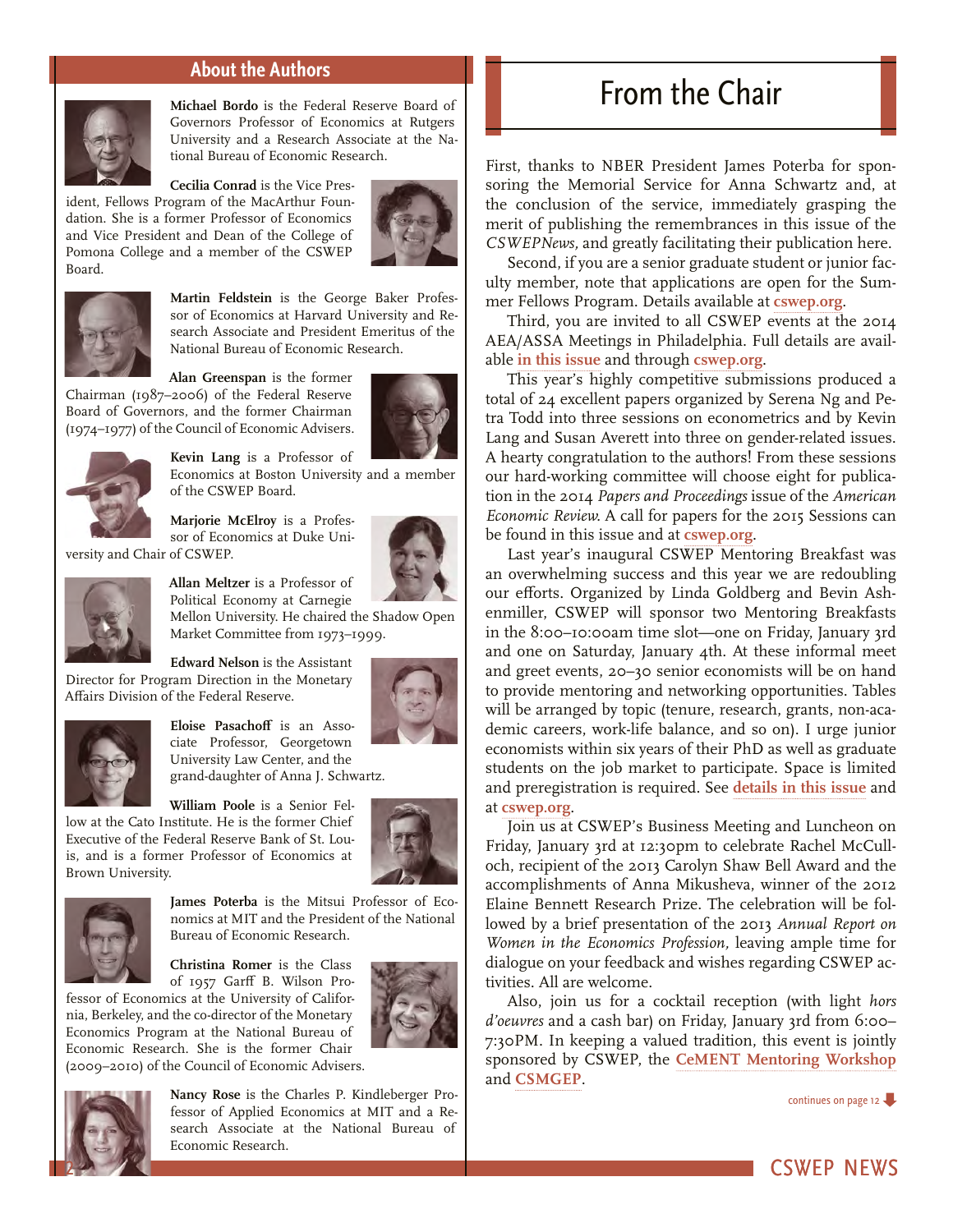# <span id="page-2-0"></span>Remembering Anna Jacobson Schwartz

#### Anna Jacobson Schwartz was a distinguished monetary economist and economic historian. She passed away on June 21, 2012, at the age of 96. The *[Fi](http://on.ft.com/13LtKUx)[nancial Times](http://on.ft.com/13LtKUx)* obituary for Anna offered a simple but fitting summary: "One of those few economists who changed our understanding of the world."

To remember and celebrate Anna's life and contributions, the National Bureau of Economic Research (NBER) invited eight distinguished speakers to share their memories of Anna, and to place her accomplishments in context at an event held in New York on April 21, 2013. Their remarks, which are collected in this tribute, highlight Anna as a scholar, as a mentor, as a public policy analyst, and as a family member and friend.

Anna was born in New York City in 1915, and she received her Bachelor of Arts (BA) degree from Barnard in 1934 at the age of 18. She received her Master of Arts (MA) in economics from Columbia a year later. She worked briefly for the U.S. Department of Agriculture, and then spent four years at the Social Science Research Council (SSRC) working with Arthur Gayer, who had been one of her teachers at Barnard. Gayer was studying economic fluctuations in Europe during the nineteenth century. Wesley Clair Mitchell, the NBER's research director, was one of Gayer's mentors, and he had been very supportive of Gayer's research. When the funding for Gayer's SSRC project expired in 1941, Anna joined the research staff at the NBER. With the exception of a brief period in the early 1980s when she served as Staff Director for the U.S. Commission on the Role of Gold in the Domestic and International Monetary Systems and was the primary author for the first volume of the commission's report, Anna remained an NBER affiliate for the next 71 years. At the time of her death, she had the longest NBER affiliation of any researcher—by several decades. Although Anna

held a number of adjunct teaching positions during the course of her career, the NBER was always her primary affiliation.

Anna published her first article, "British Share Prices, 1811–1850," in the *Review of Economics and Statistics*  in 1940 (with Gayer and Isaiah Finkelstein). Her first book, *The Growth and Fluctuations of the British Economy, 1790–1850,* published in 1953 in collaboration with Gayer and W.W. Rostow, was also related to this research. Anna remained an active researcher throughout her life, distributing working papers until the year of her death. In 2014, the University of Chicago Press will publish *Strained Relations: U.S. Monetary Policy and Foreign Exchange Operations in the 20th Century,* a book by Anna, Michael Bordo, and Owen Humpage. A copy of Anna's *curriculum vitae* may be found at **[http://](http://www.nber.org/Anna_Schwartz/Anna_Schwartz_cv.pdf) [www.nber.org/Anna\\_Schwartz/Anna\\_](http://www.nber.org/Anna_Schwartz/Anna_Schwartz_cv.pdf) [Schwartz\\_cv.pdf](http://www.nber.org/Anna_Schwartz/Anna_Schwartz_cv.pdf)**, and a video interview conducted by Claudia Goldin is posted at **[http://www.nber.org/nberhistory/](http://www.nber.org/nberhistory/oralhistories2.html) [oralhistories2.html](http://www.nber.org/nberhistory/oralhistories2.html)**.

Anna is best known for her landmark study with Milton Friedman, *A Monetary History of the United States,*  which was published in 1963. This research project displayed Anna's remarkable talents as an economic historian and statistician, since one of its key contributions was a wealth of new historical information on various monetary aggregates in the United States. Just as importantly, however, the work reflected Anna's keen interest in the practical application of economic analysis. The relationship between the money supply and the level of real economic activity that this study uncovered played a central role in altering the consensus view of the efficacy of monetary policy as a tool of stabilization policy. It also led to a fundamental re-thinking of the factors that contributed to the Great Depression. *A Monetary History* is widely viewed as one of

#### **James Poterba**

the most significant contributions of the last century in the field of macroeconomics and monetary economics. Anna collaborated with Friedman on two other important volumes on historical monetary economics: *Monetary Statistics of the United States* (1970) and *Monetary Trends in the United States and the United Kingdom* (1982).

Anna was always keenly interested in public policy, particularly monetary policy issues, and she was a founding member of the Shadow Open Market

#### *One of those few economists who changed our understanding of the world.*

Committee. For her seminal contributions to economic science, Anna was recognized with nine honorary doctorates. She served as President of the Western Economic Association, and was a distinguished fellow of the American Economic Association.

I am very grateful to Michael Bordo, Christina Romer, and David Romer for their help in planning the NBER's program to remember Anna and her remarkable contributions and to Carl Beck and Marinella Moscheni for handling all of the logistical arrangements associated with this gathering. I am also pleased that Marjorie McElroy, who attended the Memorial Service, offered to preserve the talks in this fitting publication.

Anna was an economist of extraordinary insight and impact, and a vital contributor to the intellectual life of the NBER. She will be deeply missed.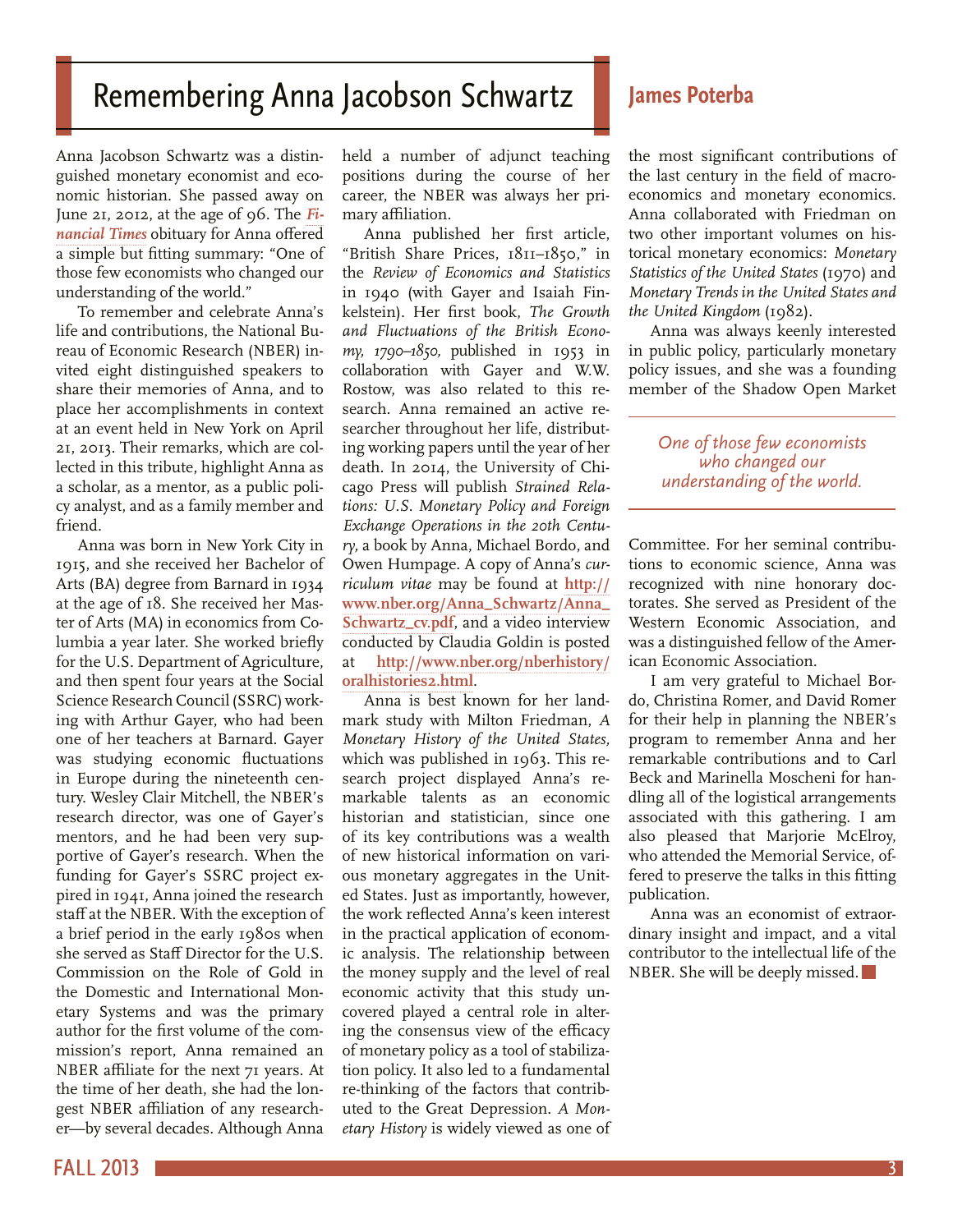# Anna Schwartz: My Mentor **Michael Bordo**

<span id="page-3-0"></span>Anna Schwartz was one of the greatest economists of the twentieth century. She spent all of her 70 year career at the National Bureau of Economic Research (NBER) in New York City. I first met Anna in 1970 when I was at the Bureau on a Visiting Fellowship that Milton Friedman, my dissertation advisor, had arranged for me to finish my dissertation in U.S. monetary history and to have access to her expertise at first hand. Anna had done path-breaking research since the 1930s in assembling the monetary statistics that were at the

#### *She was skeptical about the conventional wisdom of the day and the latest fads and fashions in monetary economics.*

heart of her three monumental books written with Milton Friedman: *A Monetary History of the United States* (1963), *Monetary Statistics of the United States*  (1970) and *Monetary Trends of the United States and United Kingdom* (1982). I have had the good fortune of collaborating with her on papers ever since then, and we recently finished writing (with Owen Humpage of the Cleveland Fed) *Strained Relations: U.S. Monetary Policy and Foreign Exchange Operations in the Twentieth Century,* to be published by the University of Chicago Press.

Anna was my mentor since the 1970s and we had an incredible collaboration. We wrote 30 articles and two books on subjects ranging from the Modern Quantity Theory of Money/Monetarism to inflation, monetary policy, floating versus fixed exchange rates, the gold standard and related monetary regimes, financial crises, the Great Contraction and exchange market intervention. Our first joint paper, published in 1977, was titled "Issues in Monetary Economics and Their Impact on Research in Economic History."

Collaborating with Anna was both hard work and exhilarating. My interests in monetary economics, economic history and international economics complemented hers. The papers we worked on were always driven by pressing policy issues of the day which could be illuminated by an historical perspective. We would usually start a project with a brainstorming meeting at her office at the Bureau and then set up a plan, divide up the work to be done and then follow through with telephone calls every week and periodic meetings.

Anna had extremely high standards in her scholarship and so she really kept me on my toes. She was very sparing in her praise. Her judgments ranged from "it was flawed" to "it doesn't make sense" to "it was very disappointing" to "it is a contribution" to once when she commented to me on my presentation at the NBER conference on Bretton Woods, "It was a triumph." She was skeptical about the conventional wisdom of the day and the latest fads and fashions in monetary economics. This is evident in the titles of some of our work, such as "Real versus Pseudo Systemic Risk."

Anna was an excellent economist. She reasoned through every argument carefully. Her tools of analysis were Chicago price theory, monetary theory and statistics. She didn't use much math or write down models, but she always got to the heart of the issue without them. She also was a stickler for finding, processing, checking and using the best data. Much of her research effort was involved in "getting the data" in the true NBER tradition that she grew up on.

Anna always had dogged determination to get the information that we needed. We started our project on the history of U.S. Exchange Market Intervention (EMI) in 1990 when it was a very hot policy issue. We intended at the outset to write a serious scholarly monograph like she had done earlier with Milton Friedman. To do this effort required getting the data on Federal

Reserve and Treasury interventions. To put it mildly, we had a hard time getting the data from the Fed and completely struck out with the Treasury. Our first visit with Gretchen Green, who operated the foreign exchange market desk at the New York Fed, was not fruitful. We were told that the data didn't exist, which of course Anna didn't believe for a second. We also ran into a brick wall with later attempts.

Not willing to give up, Anna asked Milton to write to Alan Greenspan to help us get the data from the New York Fed. Eventually after a few more hurdles and years went by, Bill McDonough, Rick Mishkin and Linda Goldberg [CSWEP Board] came through and did get us the data. But there were lots of missing entries as well as documents that we knew existed that they would not release to us, and it seemed like we would never get the whole picture. We finally surmounted the hurdle by following the principle "if you can't beat 'em, join 'em;" and we asked Jerry Jordan who was then President of the Cleveland Fed if he would let Owen Humpage, the leading expert on EMI in the Federal Reserve system, work with us. Jerry agreed and also provided us with ample resources, and we were able to get access to the missing data and reports that we needed to complete the project.

Anna had an incredible depth of knowledge of the monetary history, monetary institutions and the history of monetary thought of the United States and the United Kingdom. She could cite at will the details of long-forgotten debates, legislation and financial crises. With her passing we have lost a trove of knowledge that will be hard to regain.

Anna was also a pioneering monetarist and one of the founders of the Shadow Open Market Committee in 1973. She never gave up on the Modern Quantity Theory of Money and the importance of monetary aggregates.

4 **A** CSWEP NEWS continues on page  $5 -$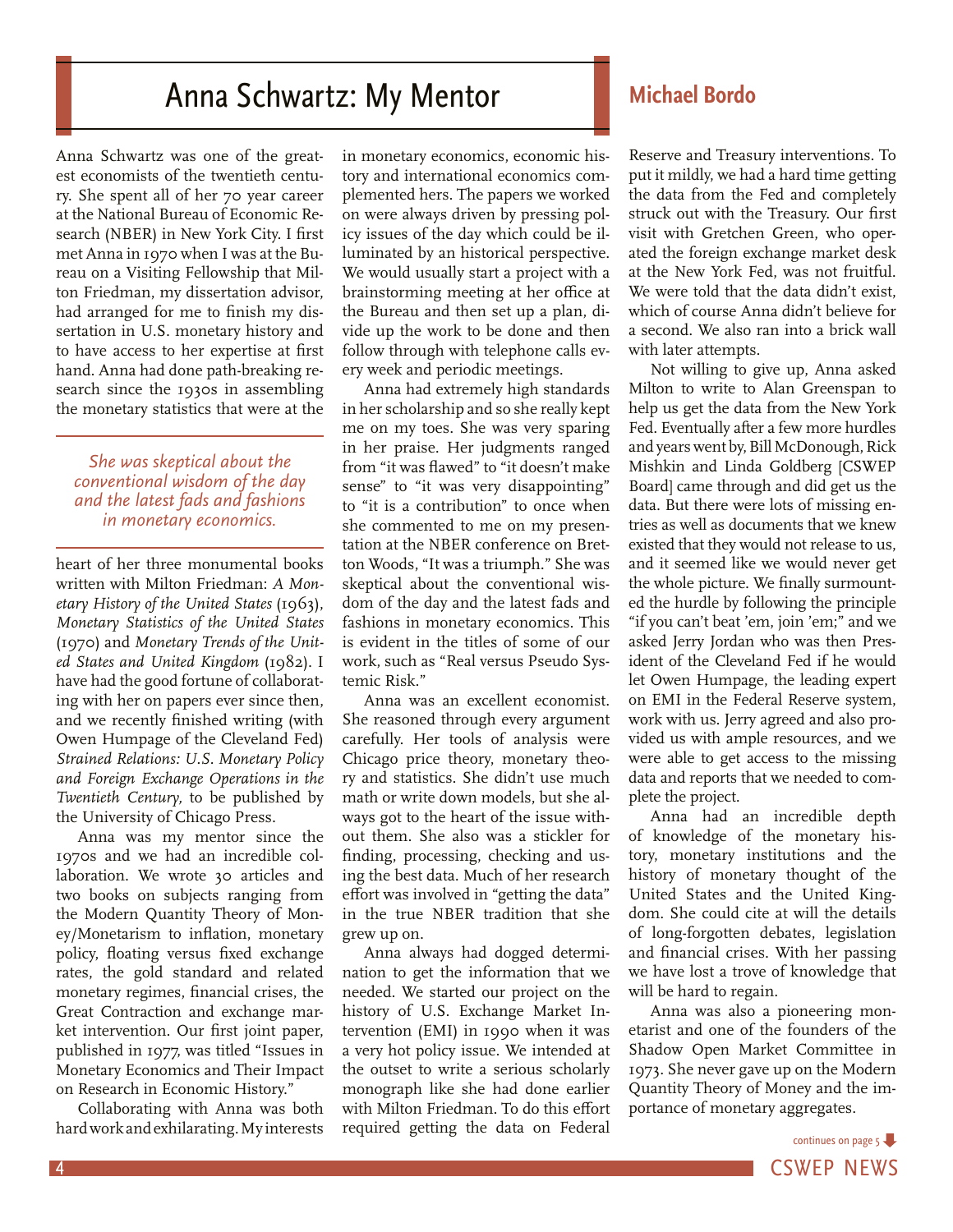#### <span id="page-4-0"></span>**Bordo f** continued from page 4

[She had little patience with the sup](#page-3-0)porters and practitioners of discretionary monetary policy. She was also a strong believer in the free market and had little truck with those who doubted the power of the market.

What I remember most about Anna is how much she loved her work. Her whole life was organized around going to the office. She officially retired from the Bureau when she was 65, but she didn't stop working until she was 94. She went into the Bureau every day when she was in her eighties and nineties, and she still put in a full eighthour day.

She just didn't stop. She loved being involved in economic research and the policy game. It was her passion—it drove her, even in her later years. Without that extreme intellectual vitality, I don't think she would have lived as long. In her later years, she went to a lot of trouble to come into the office (with her aide Peter Pomianowski's help) and worked there for hours, answering her correspondence and working on papers and the book with Owen and me. She was involved in the deliberations of the Shadow Open Market Committee up until she couldn't travel any more.

Yet she was a balanced person. She had a great family—Isaac, a caring husband with a great sense of humor, who died in 1999, four children, and many grandchildren and great grandchildren, and they used to come into New York to see her often. She had season tickets to the Metropolitan Opera, which she loved, and she rarely missed a performance. She was a very active person in other dimensions as well. She always had a few novels going, and especially liked Anthony Trollope. She was on top of what was going on in politics and economic policy everywhere in the world. She read the *Wall Street Journal* and the *New York Times* each day, picking up every little detail. She never missed a beat. I miss Anna.

# Anna Schwartz **Martin Feldstein**

#### I had the privilege of knowing Anna for more than 30 years, from the time that I was appointed President of the National Bureau of Economic Research (NBER). That was, of course, only a fraction of the time that Anna was associated with the NBER, an association that began in 1941 when Anna joined the staff of the Bureau here in New York City.

There are many things that I will always remember about Anna. But none is more vivid in my memory than Anna's participation in the meetings of the NBER's program on Monetary Economics. Anna was a faithful participant in those meetings, even when her declining health made it more difficult for her to come to Cambridge. She would listen carefully to the presentations and offer useful comments.

But she would also make it clear when she thought the paper did not reflect the reality of financial markets. I can hear her now saying to some earnest young economist who had just finished a series of power point slides full of equations: "I'm afraid that you just don't understand how banks and financial markets really work," she might say. And she would then explain the

disconnection between what he had been saying and the real world that Anna knew very well.

Anna also reminded researchers that their views had to be tested against the accumulated statistical evidence. Again, I can hear her saying to someone: "How can you continue to hold that view when the evidence all points in the opposite direction?" That would then be followed by a sample of the evidence that she knew very well.

Anna was a prodigious researcher from the very beginning of her career, and that continued until recent times. A visitor to the Bureau's office would find Anna in her eighties at her desk hard at work. And it was productive work. If you check the **[NBER's](http://www.nber.org/papers) [website](http://www.nber.org/papers)**, you will find that Anna, Mike Bordo and Owen Humpage had five jointly authored NBER working papers between 2009 and 2011. They are the fruit of their long-term research project on exchange rates that will soon appear as a book written by Anna, Mike and Owen.

For Anna, books were the natural way to present serious empirical research. She had reconciled herself to the flow of NBER working papers but longed for the day when her NBER colleagues produced the massive books that used to be the basic product of Bureau research.

There was no more important example of that research than the volumes that she and Milton Friedman wrote on the monetary history of the United States. That enormously influential work reflected Anna's belief that the careful study of historic evidence could help us understand the present and guide economic policy for the future.

That famous collaboration began as part of the NBER's research program on the business cycle, headed by Wesley Mitchell and Arthur Burns. Anna was already collecting data that would be useful to study the role of money in the business cycle when Arthur suggested to her that she might collaborate with another young NBER researcher, Milton Friedman, to study the role of money in the business cycle. The result, published many years later in 1963, was the monumental volume *The Monetary History of the United States.*

As all economists know, that volume has had an enormous impact on economic policy and on subsequent [continues on page 6](#page-5-0)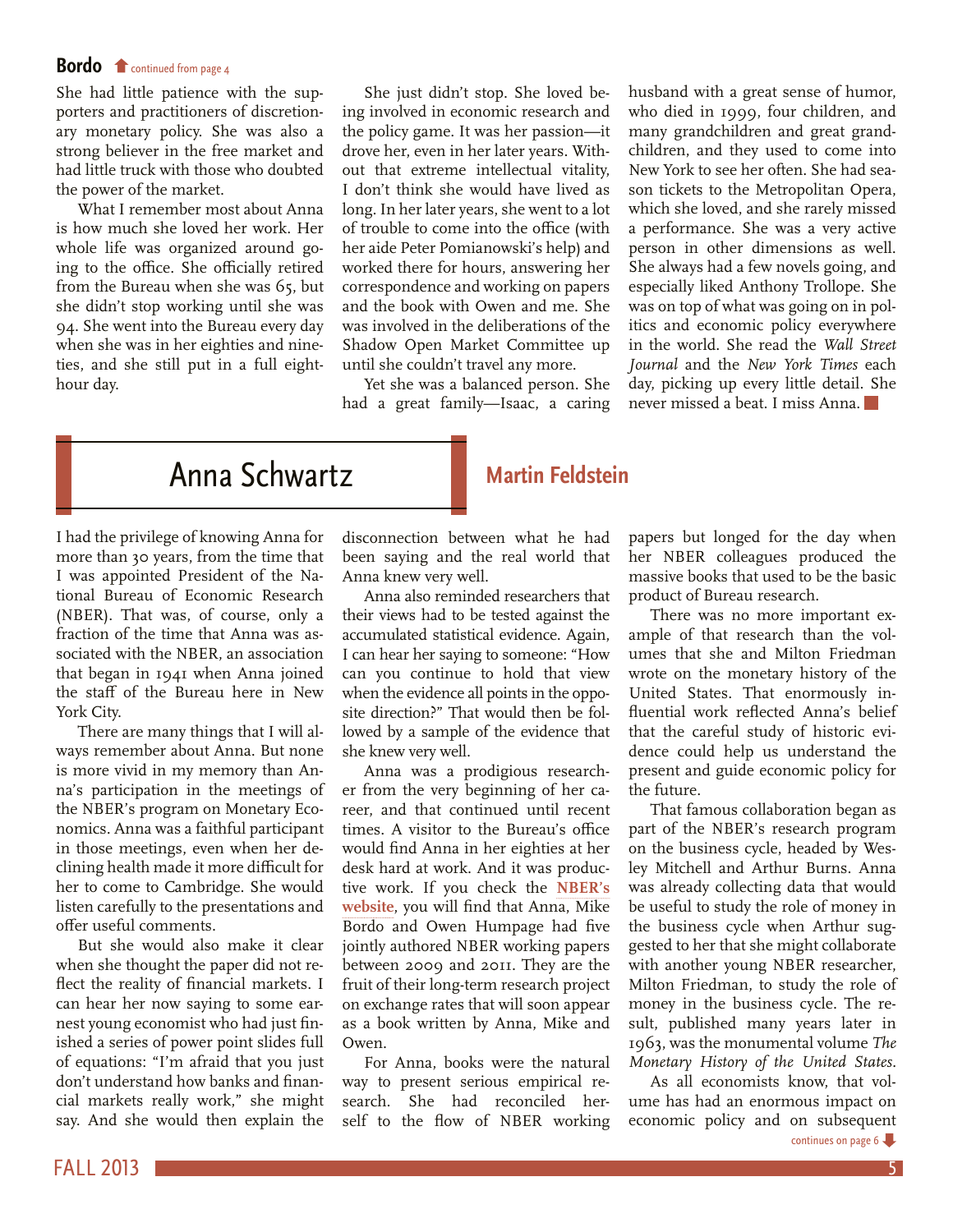#### <span id="page-5-0"></span>**Feldstein f** [continued from page 5](#page-4-0)

economic research. Friedman and Schwartz showed how the inappropriate policies of the Federal Reserve in the 1930s exacerbated the depression. When the current Federal Reserve chairman, Ben Bernanke, wrote his doctoral thesis at the Massachusetts Institute of Technology, he returned to the study of the economic events of the 1930s depression, a study that he credits with helping him formulate policy after the economic downturn that began in 2007.

The famous collaboration between Anna and Milton was all the more remarkable because they were not located in the same city during most of the joint research and writing. Anna was at the Bureau in New York and Milton was generally in Chicago. And there was no internet to exchange drafts. So drafts and comments and suggestions went back and forth by mail.

It was a stroke of genius or good luck that caused Arthur Burns to suggest this collaboration. Neither Anna nor Milton could have produced that important work alone. Its major impact has been the result of the prodigious analysis of the evidence that would not have been possible without Anna.

Anna represented the best that the NBER can aspire to—careful empirical research on important public policy issues, and a colleague who contributed to the intellectual life of the organization over her long lifetime. We will remember her and miss her.

# Anna Schwartz and Her Contributions

I knew Anna Schwartz for many years, but not well. I always felt as though I understood how she viewed the world by surveying her very long career and what she accomplished. I share her implicit view that the only way we can understand the future is by understanding the past. I am sure that she, like me, agreed with Winston Churchill that the further backward you look the further forward you can see. After all, we have only history as a guide to infer how future events are likely to unfold.

Anna specialized in numbers, the language that enables us to vastly improve our ability to assess history. She and Milton Friedman, with whom her career is closely associated, were pioneers of historical data. The result is evident in the pages of the monumental *Monetary History of the United States,* a text that has held up so well over the past half century. Friedman and Schwartz shared a fascination with numbers, and they were prepared to describe areas of the economic landscape where most economists do not tread. For example, a typical Schwartz data table might be titled, "Vault Cash in All Non-member Banks Reporting on Bank Call Dates." Indeed, there is such a table in an article Anna wrote in 1947. Numbers, as I am sure Anna would say, tell important stories.

The Friedman and Schwartz data demonstrate amongst other things that unstable creation of money leads to unstable economic performance. Moreover, as Milton generalized based on their joint research, the data suggest that inflation is always and everywhere a monetary phenomenon.

**Alan** 

**Greenspan**

Anna shared quarters with a number of senior researchers from whom, over the years, I obtained much of my economic education. Arthur Burns, Geoffrey Moore, Sol Fabricant and George Stiglitz come to mind. Anna Schwartz was a founding member of the Shadow Open Market Committee, a group of monetary economists who evaluated Federal Reserve policy on an ongoing basis. I always found their insights constructive, although I didn't always agree with their recommendations. It probably would be useful for other government agencies with discretionary power to be subject to such outside surveillance.

The National Bureau of Economic Research (NBER), since the days of Wesley Clair Mitchell and the Bureau's pioneering work on the business cycle, has always represented to me the merging of the best of business and academic economics. It is fitting that this memorial to Anna Schwartz be held under the auspices of the NBER, where she spent so much of her professional career.

# Anna Schwartz

I will talk about my personal relationship with Anna, leaving to others to discuss the large and imposing research that she did alone and with collaborators. Before doing that, I want to say that the fact that Anna never received an appointment at any major university is the clearest example I know of discrimination against women in the past.

Anna and I first met at a conference at Princeton. The American Bankers Association ran a monetary conference every summer. In 1964, a main topic was the just-published Friedman and Schwartz *Monetary History.* Jim Tobin and I gave papers reviewing the book's contributions. I mentioned that Anna, with Edna Oliver, had earlier initiated

**Allan Meltzer**

the work at the National Bureau of Economic Research (NBER) on monetary economics, so we spoke briefly about that.

In 1973, Karl Brunner and I started the Shadow Open Market Committee (SOMC). At the time, much of the published and broadcast journalistic discussion of inflation and unemployment

[continues on page 7](#page-6-0)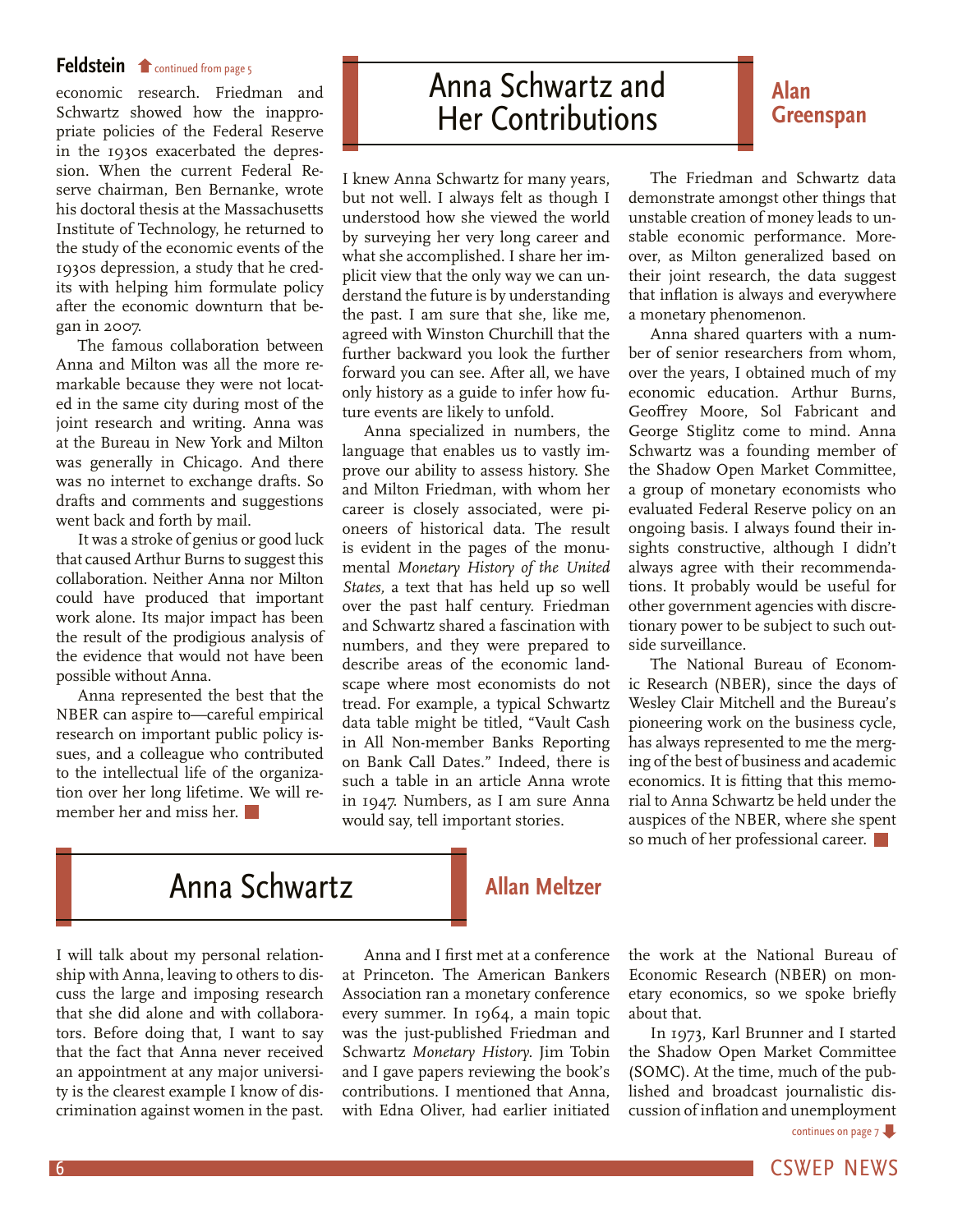#### <span id="page-6-0"></span>**Meltzer f** [continued from page 6](#page-5-0)

presented two polar views. One side favored controls on price and wages. The other advocated a return to the gold standard. The active discussions within the economics profession were ignored for the most part. Karl and I, with support from Bill Wolman, decided to present analysis based on economic theory and empirical studies.

The initial SOMC had 12 members drawn from universities, business and banking. Homer Jones, retired Senior Vice President at the St. Louis Fed, Beryl Sprinkel, Bob Rasche, Erich Heineman and Anna were among the first people we invited to join. All agreed.

The process that soon developed had some of the members prepare discussions of relevant topics. Karl prepared a statement, and I prepared a first draft of the committee's statement. At the semi-annual meetings on a Sunday afternoon, we discussed the forecast and the analyses prepared for that meeting, and made changes to the committee's policy statement.

*The fact that Anna never received an appointment at any major university is the clearest example I know of discrimination against women in the past.*

Anna and I rewrote the policy statement to include the members' adjustments and additions. Anna was as skilled in her use of language as in her economic analysis, and she insisted on stating our positions clearly and forcefully. Working together under time pressure over many years strengthened my bond with Anna and increased my appreciation of her contributions. I left the SOMC in 1990. Anna remained.

Erich Heineman undertook the redrafting and the preparation of copies that we could read at dinner. The next day at noon we distributed the statement and discussed it with the press and visitors at a luncheon. The members who wrote papers presented their

results on monetary, fiscal, regulatory and balance of payments issues.

In 1963–1964, Karl and I had written a series of reports for what was then the House Banking and Currency Committee. We always planned to revise and extend the reports, but Karl either never found the time or lacked the interest. After he died, I decided to return to the project. Anna was an enthusiastic supporter of the history, urging me on. It took 14 years to complete. Anna read and commented on every chapter with her usual insight. Her comments made it a better history. She loved history and was committed to the idea that we shared—the best hope of improving monetary policy was to expose the mistakes made and to applaud the correct decisions.

As Anna approached the end of life, her interest in events remained strong. On my visits, she remained insightful and concerned about the path the Federal Reserve followed. She urged me to do more.

Anna, we will not forget you and the many lessons you taught us.

# Remembering Anna Schwartz **Edward Nelson**

In George Orwell's book *Nineteen Eighty-Four* the principal character comes across a vintage piece of crystal and prizes it as a "chunk of history that they've forgotten to alter." To a succession of generations of researchers in the monetary economics field, Anna Schwartz was that crystal. She was an unmistakable fixture, year after year, decade after decade, at National Bureau of Economic Research (NBER) gatherings. She was someone engaged in present-day events and current research, yet also a personification of pioneering work in the study of monetary policy, and a poignant and constant reminder of the momentous developments that had taken place in the area of monetary economics since the 1940s.

In the period from the first time I met Anna to our final meeting, my age exactly doubled, from 20 to 40. As an undergraduate in Australia in 1991, I was studying economics during a time when the role of monetary policy was in flux. Great emphasis continued to be placed by Australia's policymakers and by my own teachers on the need for a wage-oriented incomes policy as the means to control inflation. As for money and monetarism, I was taught by a cohort of instructors who probably felt inundated by the coverage of these

issues during their own education and were not inclined to dwell on them in the courses they taught. It is likely that the light coverage of the work of Friedman and Schwartz in the courses I took, instead of steering my interests away from their contributions, had the contrary effect. It conferred on their work an air of mystery that magnified my curiosity about their writings.

In late 1991, I contacted Anna to see if I could meet her. My brother was getting married in New York, and my trip provided a perfect occasion, as I saw it, to ask all the follow-up questions that had accumulated from my reading of her work with Friedman and with Michael Bordo. Graciously, she agreed, and this led to our first meeting, in January of 1992, at the Bureau's old office on Mercer Street. To be frank, she was quite a forbidding presence. I went into the meeting expecting to meet an elderly lady—though at 76 she was not old by the standards she later set—who was happy to have a visitor and who had plenty of time on her hands. Instead, I found someone not easily impressed—she certainly seemed quite unimpressed by the quality of some of my questions—and who kept the meeting strictly to the one hour allotted. I would later view that meeting as a test that I passed in Anna's eyes, and one [continues on page 8](#page-7-0)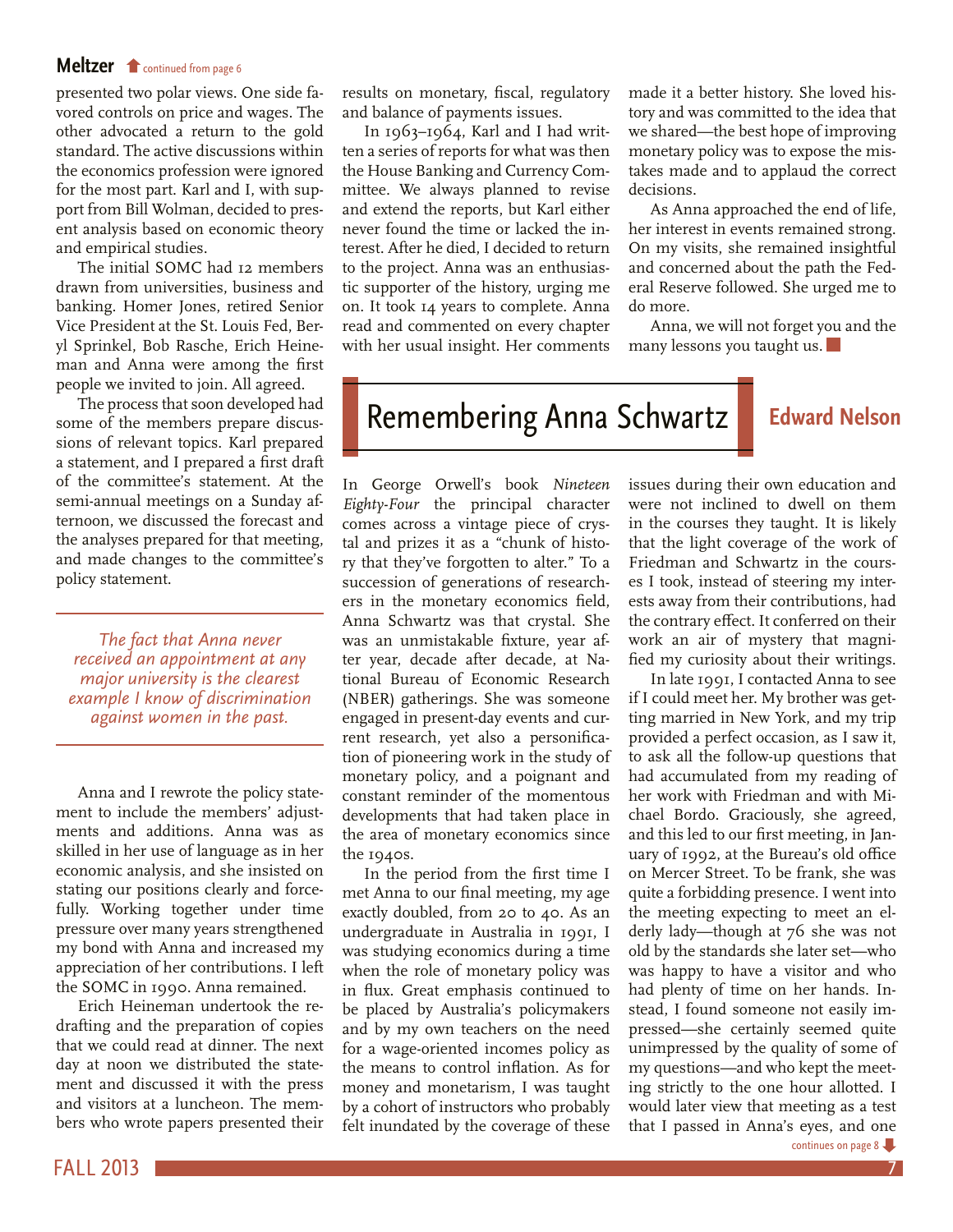#### <span id="page-7-0"></span>**Nelson C** [continued from page 7](#page-6-0)

that provided a solid groundwork for the layers of friendship that would develop over subsequent years.

At that meeting, I seized the opportunity to get Anna to sign my trade paperback copy of *A Monetary History.*  She signed it, "With the compliments of one of the perpetrators—Anna J. Schwartz." A second inscription beneath Anna's, written in California a couple of weeks later, reads, "And of the other—Milton Friedman."

I did not see Anna again for more than five years. In 1997, when I was a graduate student, I attended the NBER Summer Institute on monetary economics to co-present a paper that Ben McCallum and I had written. I approached Anna during a session break, and I was pleased to find that she remembered me from our previous meeting. A series of conversations with Anna followed a couple of years later, during the monetary economics week of the 1999 Summer Institute. From that time on, we had copious correspondence on many subjects, especially ones that started with the letter M: money, monetary policy, monetarism and MF (which was Anna's shorthand for Milton Friedman). Anna's longevity, together with my getting to know her well, tapped me into recollections and insights on the development of monetary economics that would otherwise have been inaccessible.

Although she was a living part of monetary history, Anna kept in close touch with current monetary policy developments. I remember that when Mervyn King was appointed Governor of the Bank of England I forwarded Anna's delighted reaction to Mervyn's personal assistant. On seeing the message, Mervyn was deeply moved, and he took the rare step of cc'ing me, a fairly junior Bank of England subordinate, when he sent a personal reply to Anna. On another occasion, during a history of economic thought conference at which she was a good 20 years older than the next oldest participant, Anna expressed dissatisfaction that the lunch conversation was focusing on

arcane intellectual-history issues and said, "Let's talk about the economic situation in Japan."

I moved back to the United States in 2003, and this allowed me to supplement phone and email conversations with visits a few times each year to Anna's office. On one of these visits in late 2007, after having a health scare, Anna said to me, "I feel I'm racing time," and indicated that she wanted to see her remaining long-term research work through to completion. Thankfully, she did well enough on the health front throughout the whole of 2008. Near the end of that year, she was due to attend a conference in Vermont on the Great Inflation. By this time, Anna's mobility was such that she would need to be accompanied on the trip. I volunteered to accompany her, and it was only later that I realized that Anna had taken this to mean that I had agreed to drive us from New York to Vermont. I then had to confess that this would not be possible because I didn't have a driver's license, and I distinctly recall Anna's polite but discernible disbelief and dismay when I told her this over the phone. Fortunately, with the assistance of Marinella Moscheni at the New York Bureau office, we were able to work out an arrangement under which we would hire a rental car driver who could take both Anna and me to the conference.

Anna Schwartz was a fine woman and a fine scholar. I was privileged to have come to know her, which happened gradually. I probably first met her at one of the Carnegie-Rochester conferences in the mid-1970s, and then saw her once or twice a year on the conference circuit. I saw her more frequently after Karl Brunner and Allan Meltzer invited me to join the Shadow Open Market Committee in 1985. I was a member until I went to the St. Louis Fed in 1998.

That drive to Vermont, and the drive back to New York, proved to be an excellent opportunity for me to tap Anna for information and recollections on monetary matters stretching back to the 1940s.

Although Anna's ability to come into the office ended in 2009, the subsequent years were by no means entirely bleak, and I had several pleasant Sunday brunch visits with Anna and her family at Anna's apartment as well as a lunch with Anna at the NBER New York office building. One visit to Anna in mid-2010 stands out to me as an occasion on which she was especially chipper and engaged. As I entered her apartment, she was reading the *New York Times,* and she explained to me that she was catching up with the news that she'd been missing out on. In that morning's discussion and a few we had around the same time, Anna was giving a lot of thought to the issue of how her work with Friedman fit into a broader perspective: for example, why it was that the *Monetary History* had stayed in the profession's consciousness even though its focus on the money stock had fallen into disfavor. In these later interactions, Anna continued to be a source of insights and inspiration. It was an enormous privilege to know her.

#### Anna **William Poole**

Allan Meltzer has already talked about Anna's work with the Shadow, so I will say just a little in that context. Anna brought to our policy discussions her tremendous knowledge of the history of economic policy, and of the fallibility of decision makers in the face of their lack of knowledge and the politics of the day. As all of us were, she was very pro-market but not partisan.

After leaving St. Louis in 2008, I saw her regularly at the annual Cato Monetary Conference, in November

[continues on page 9](#page-8-0)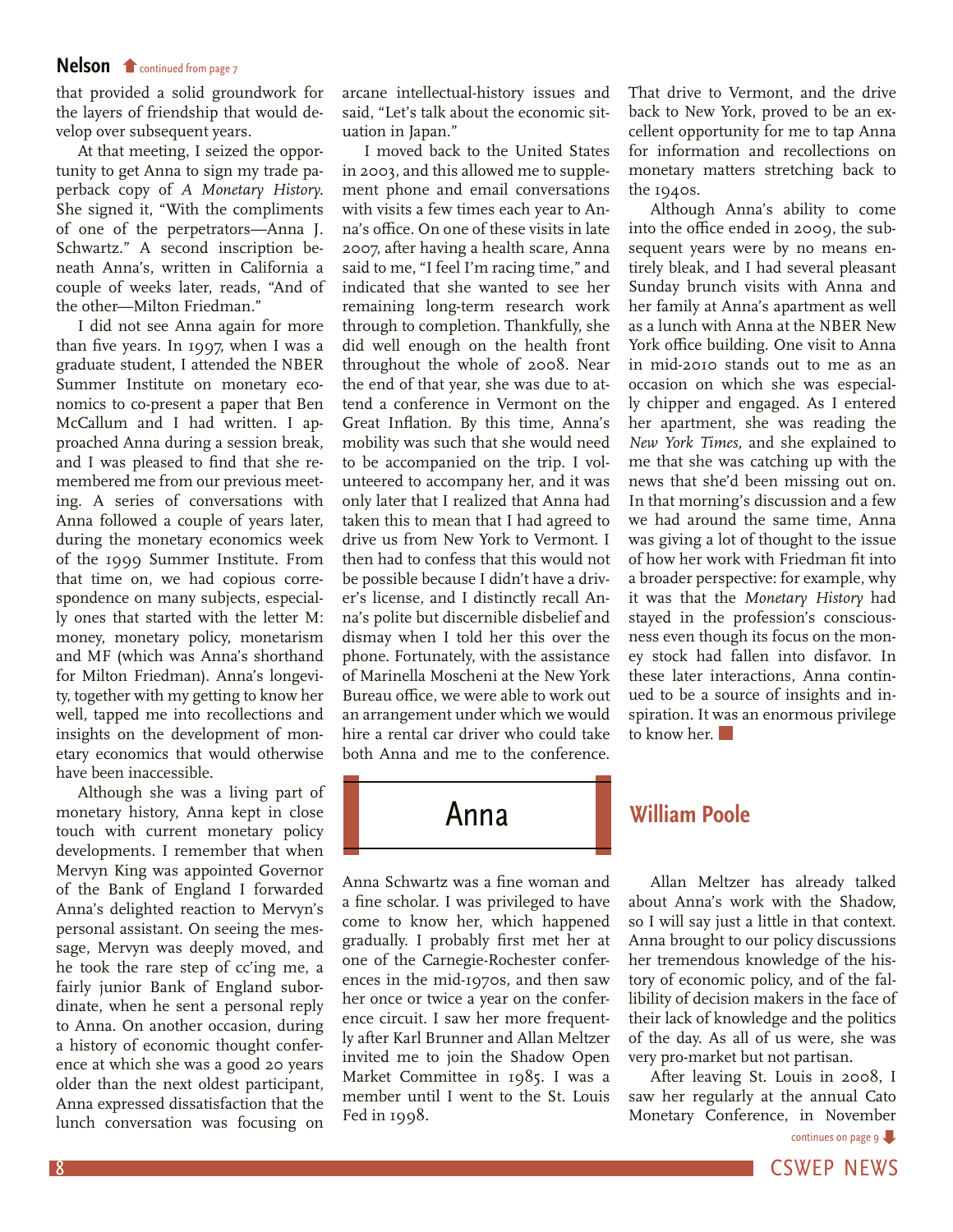#### <span id="page-8-0"></span>**Poole f** [continued from page 8](#page-7-0)

each year. She attended until it became too difficult for her to travel. At the 2008 conference, shortly after Lehman failed, I recall talking with her about Federal Reserve policy. I am not sure how much of what I am about to say accurately reports the conversation and how much comes from thoughts while tossing and turning in the middle of the night. It doesn't matter, because either way this conversation provides an example of the impact she has had on my thinking.

In my conversation, imagined or real, I argued with her that the U.S. economy was in fact doomed to financial crisis in early 2006 when Ben Bernanke took office. By that time, almost all the rotten subprime paper had been created and much had been included in risky portfolios of undercapitalized financial firms. Thus, I argued to Anna, if the Fed had allowed Bear Stearns to fail, the crisis would have become acute at that time instead of six months later when Lehman failed. Her response, in the mildly disapproving but friendly tone she always used with friends, was,

"Ah, Bill. But the economy will go on after the financial crisis. What the Fed has done, which would not have much affected the course of the financial crisis anyway on your own argument, has created a serious long-run problem. Given Lehman, and weak public understanding, the Fed has created the presumption that any large financial firm in trouble will be bailed out. That presumption will be with us for many years, long after the memory of the financial crisis has dimmed." End quote of my real or imagined conversation.

Of course, she was right—very right. She not only understood the facts of economic history but also why history developed the way it did. She understood that great leadership, or flawed leadership, made a difference. She also understood that it could take decades to undo an unwise policy decision. And here we are. What the public "knows," what the market "knows," and what Congress "knows," is that letting Lehman fail was a mistake. The now firmly embedded presumption in government and market behavior—the

presumption of a bailout of any large financial firm in trouble—did not have to be this way.

Anna was a careful scholar. She did not lightly throw around charges using pejorative words. However, when provoked she could be feisty and very clear. In a Bloomberg interview shortly after the Fed bailed out Bear Stearns, she called it a "rogue operation." With Ed Nelson as co-author, she wrote a carefully documented rebuttal to a 2007 article in the *New York Review of Books,* in which the author called Milton Friedman "intellectually dishonest," among other things. That was over the line both of scholarly discourse and of popular discourse by a professional economist. She was at the top of her game almost to the very end of her life.

Anna, there is much work to be done, and your example will guide younger scholars. We are living in an era of slow growth, similar in some respects to the 1930s. We miss your input to the debate as to what is going on.

# Memorial Remarks for Anna Jacobson Schwartz

#### **Eloise Pasachoff**

Thanks to Jim and the other folks at the National Bureau of Economic Research (NBER) who made this service happen. Thanks also for inviting someone from the family to speak, and thanks to the rest of the family for giving me this opportunity.

I am one of Anna's grandchildren, and I'm also a lawyer, so you perhaps won't be surprised to hear that I'm beginning my remarks with a disclaimer: Although I am a member of the family, I am speaking in my individual capacity as merely a member of the family, rather than as an actual formal representative. I'm not going to even try to present some abstract unified family vision of Anna, because I couldn't possibly capture everyone's relationship with her. My grandmother was a

mother of four children, grandmother of seven; she knew five great-grandchildren during her lifetime, with four more she never had the opportunity to meet; and as one of five siblings, she was an aunt, a great-aunt, and more to many, with lots of beloved relations on my grandfather's side as well. We each had our own relationship with her, and while I think everyone will recognize my grandmother in what I say, I'm also sure everyone would emphasize different things. So please take my remarks as my remarks, with the knowledge that there are lots of pieces of my grandmother's life and her role in the family beyond what I say today.

Okay, disclaimer done; now I can move to the substance of what I want to say. And what I want to say is a few

words about three things I learned from my grandmother, who influenced my life in many, many ways.

The first thing I learned is this: Notwithstanding the popular saying to the contrary, it is possible to get to your deathbed and wish you had spent more time at the office. Not because you don't wish you'd had more time with your family, too; not because you don't have a full and rich and interesting personal life; but because what you do all day long at work grips you with a passion you want to pursue. There are more problems to solve, more questions to answer, more cases to build, more theories to debunk. Here was the most reliable conversation starter with my grandmother: "What are you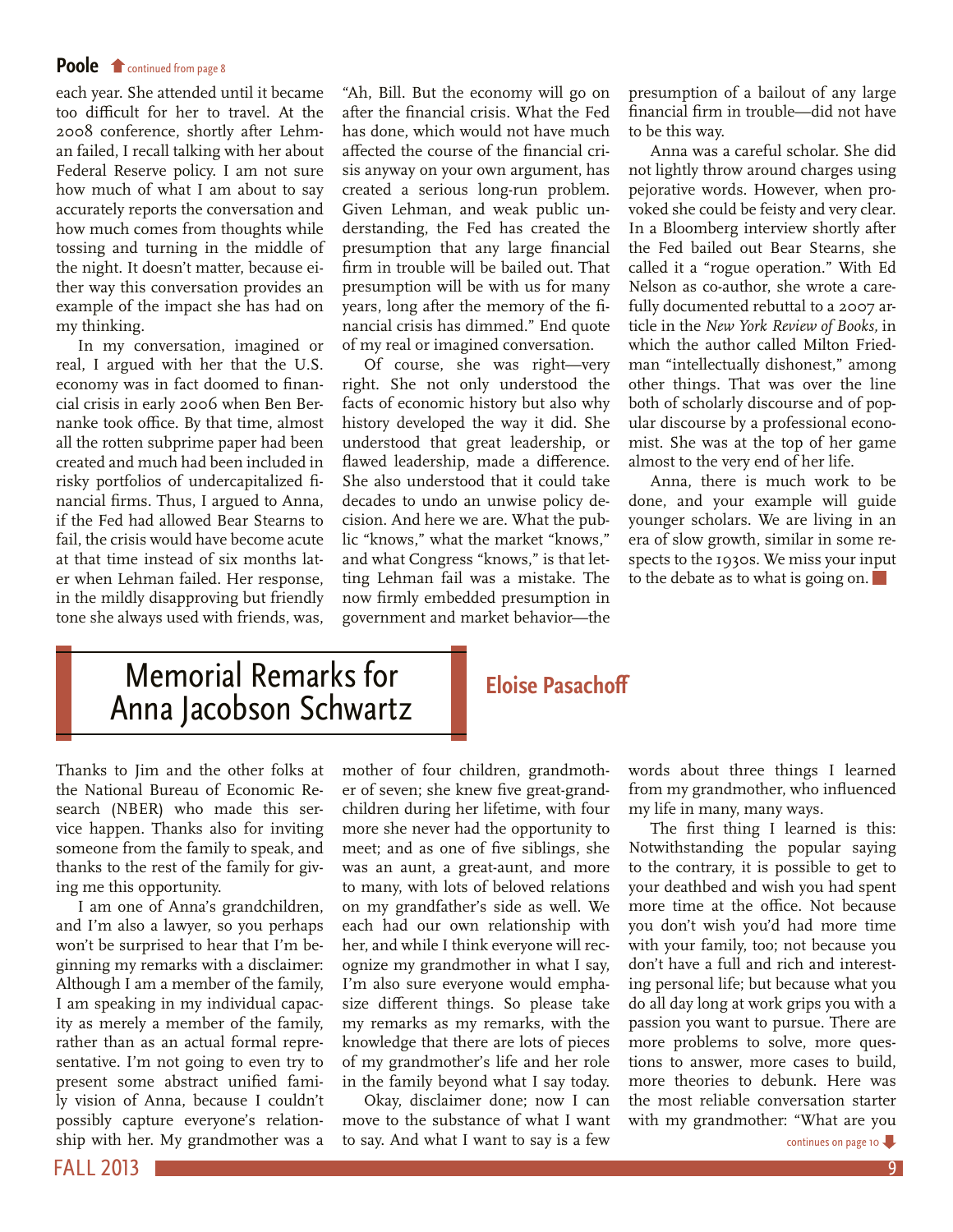#### <span id="page-9-0"></span>[Pasachoff](#page-8-0) **f** continued from page 9

working on?" And in her answer, she brooked no nonsense. She demanded precision. She had definite opinions. She taught me the value and honor of having work that you approach with enthusiasm and delight, work that you care about so deeply that you'll never be able to do as much as you'd like to, no matter how long you work at it, or how great your accomplishments are.

Here's the second thing I learned from my grandmother: Figure out what you want to do, and then get whatever help you need in order to do it. The hard thing about this lesson, I think, is the part where you figure out what you want to do. The rest is just logistics. What did my grandmother want to do? She wanted to live alone and in her own apartment as she aged. So Peter Pomianowski, who had taken care of my grandfather in his last years, stayed on to help her; her children and other family members would keep her company regularly; and my husband and I, who for years lived just a few blocks from her, would go over on weekends to assist with various medications or eye drops.

What else did she want to do? My grandmother wanted to keep going to her favorite economics conferences even as her health was declining and her physical frailty was increasing. So she asked for help in traveling and making arrangements. Marinella Moscheni and others at the office would get her tickets; the inimitable Peter would do her packing; a colleague might help her onto and off the plane. And in her last trip to Cambridge, when I had moved there for work, I met her at her hotel twice a day, so I could help her get ready for the conference in the morning and then into bed at night.

As I was reflecting on this second lesson in order to write out my remarks for today, I realized that this lesson extends even further back in my grandmother's life, well before I was even born. What else did she want to do? She wanted to work full time and raise four kids. So she got help with excellent childcare.

Now, I don't mean to understate the difficulty of the logistics. None of this was easy. But the key thing, as I take it from watching my grandmother, is not to let the difficulty of the logistics keep you from doing what you want to do.

The third thing I learned from my grandmother is to take time to take pleasure in the pleasures of life. My grandmother spent several hours every weekend listening to the Met's opera broadcast. She loved a good Trollope novel. She made sure she didn't miss a day of the *New York Times* or the *Wall Street Journal.* She relished her favorite foods. For a while, when I was living Look at that joy on her face as she engages with her colleagues on monetary policy. I'm happy to say that I have a photo of my grandmother looking that way at me when I was a baby sitting on her lap, and I have a photo of my grandmother looking that way at my son when he was a baby visiting her in her apartment. I don't have a photo of her listening to the opera or eating pineapple upside-down cake, but I like to think that if I did, she'd have this expression on her face, that this is her face of joy.

And so what I take from that, from all of this, is a challenge to take joy in



Photo Credit: Teresa Zabala/The New York Times/Redux

near her, we had dinner once a week, and it was wonderful to eat with someone who took such enjoyment over a meal. She loved trout; she loved stuffed cabbage; she loved pineapple upsidedown cake; she loved rice pudding. And I loved spending time with this amazing woman who had such a rich and full and ongoing life.

Putting these three lessons together, I think I have a bigger lesson, and it's about what they call "work-life balance." Except when I think about my grandmother's example, I want to call it "work-life joy." Take a look at the picture on the program in front of you.

work, in life, in all the various pieces that make up our human existence. This is what I learned from my grandmother, whom I greatly admired, and whom I miss very much. For me, for these reasons, her memory will always be a blessing.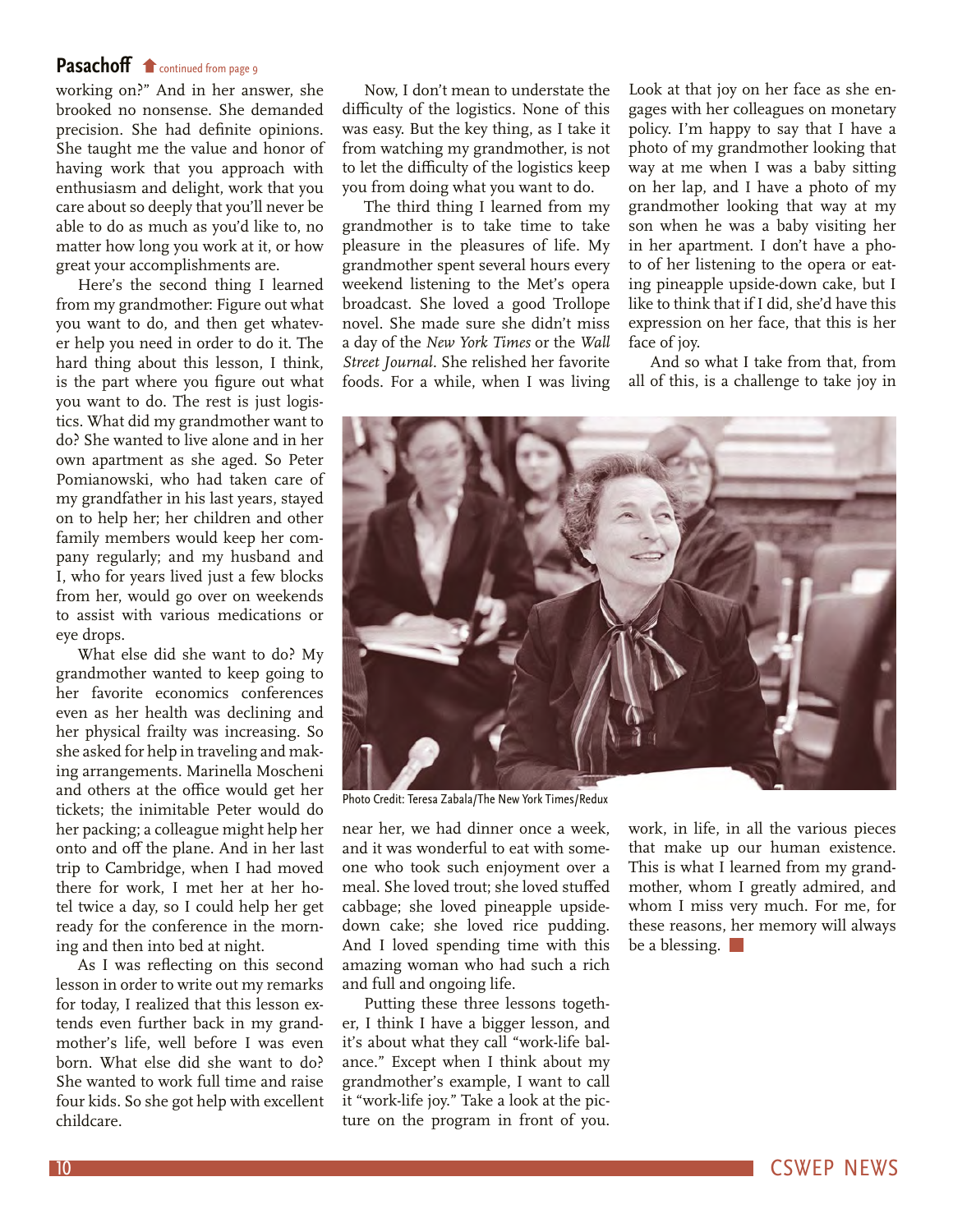# <span id="page-10-0"></span>Anna Schwartz Memorial **Christina D. Romer**

You have heard memories of Anna from people who knew her as a lifelong friend and a close co-author and from her granddaughter. I knew her in a very different, and certainly less intimate, way. I mainly read her work and watched her at meetings. But her influence on me was enormous.

When I came out of graduate school in the mid-1980s, there weren't many senior women economists—particularly not in macroeconomics. Indeed, at meetings I attended, there were often only one or two other women. Fortunately, one of them was Anna Schwartz. I learned so much about doing research and navigating my way through the world of economics by watching how she worked and how she interacted with other economists. Let me describe just a little of what I took in.

#### **Lessons on Being a Woman in Economics**

Perhaps the most important thing I saw was that gender didn't seem to matter when you were as good as Anna. She worked harder than anyone else; wrote better books than anyone else; and made more perceptive comments than anyone else. As a result, the men in the room had no choice but to respect her.

When Anna spoke, everyone listened. Even very late in life, when poor hearing caused her to sometimes chime in out of turn or at an inopportune moment, she would pipe up with some brilliant insight. People in the room would just sort of look at one another in amazement and pray that maybe, just maybe, they would still be as smart in their eighties and nineties as Anna was. I didn't have the heart to tell them that it was hopeless—because they didn't start out as smart as she was to begin with.

Now this lesson that gender didn't seem to matter when you are brilliant was one that was pretty hard to follow. You can't just will yourself to be as good

an economist as Anna Schwartz. But, as a young woman, it gave me something to strive for. And it gave me hope that if I worked really, really hard, I might be treated with some of the admiration and professional respect that Anna had earned.

Another thing I learned from watching Anna was that it was okay for a woman economist to be tough. Anna did not suffer fools lightly. She never hesitated to tell you exactly what she thought of your paper or argument. And, quite frankly, she usually didn't like it. I will confess to being on the receiving end of her withering criticism more than once. But Anna was always professional. She took your work seriously, and showed you the flaws in it. And perhaps most important, she was almost always right. So, we may not have looked forward to her tough comments, but we appreciated them, because they helped us to do better work.

When Margaret Thatcher died a few weeks ago, many newspaper stories talked about her mixture of brains and toughness. I am sure I am not the only person who thought of Anna when they read those profiles of Thatcher. Anna truly was the Iron Lady of Economics. Importantly, though I learned something about being a woman in economics from watching Anna, I don't think that her gender was a defining characteristic. I was incensed when a reporter referred to her as one of the best women economists. She wasn't one of the best women economists. She was one of the best economists—period.

#### **Lessons on How to Do Economic Research**

Let me say a little about what was so good about her research, and how much we all learned from studying her work. The essential problem in most empirical economics research is establishing causation. Our statistical techniques are great at telling if there is a

correlation between variables, such as money and output. But, they are poorly suited to identifying whether movements in money cause output or movements in output lead to endogenous movements in the money supply.

Milton Friedman and Anna Schwartz found a way around this problem. They showed that there is a vast amount of information in the historical record about why the money supply moved. Through painstaking research into the records of Federal Reserve meetings and the diaries of Fed officials, they were able to identify a handful of times when the money supply moved for reasons having nothing to do with the behavior of output. On these occasions, money fell because the

*She wasn't one of the best women economists. She was one of the best economists—period.*

Fed made a mistake, was dealing with another issue, or just fell asleep at the switch. That output fell after each of these relatively exogenous drops in the money supply is some of the strongest evidence we have that money affects output.

I remember vividly one meeting of our second-year monetary economics graduate class at MIT. The professor, Stanley Fischer, started the class by asking, "How do we know money matters?" My classmates and I fumbled around for several minutes citing this flawed empirical study and that. Finally, Stan shut down the discussion: "Because Friedman and Schwartz showed us.'

That insight has had a profound impact on David Romer's and my research and on economics more generally. We learned that blending narrative, historical evidence with statistical work can often provide more information than statistical analysis alone. And we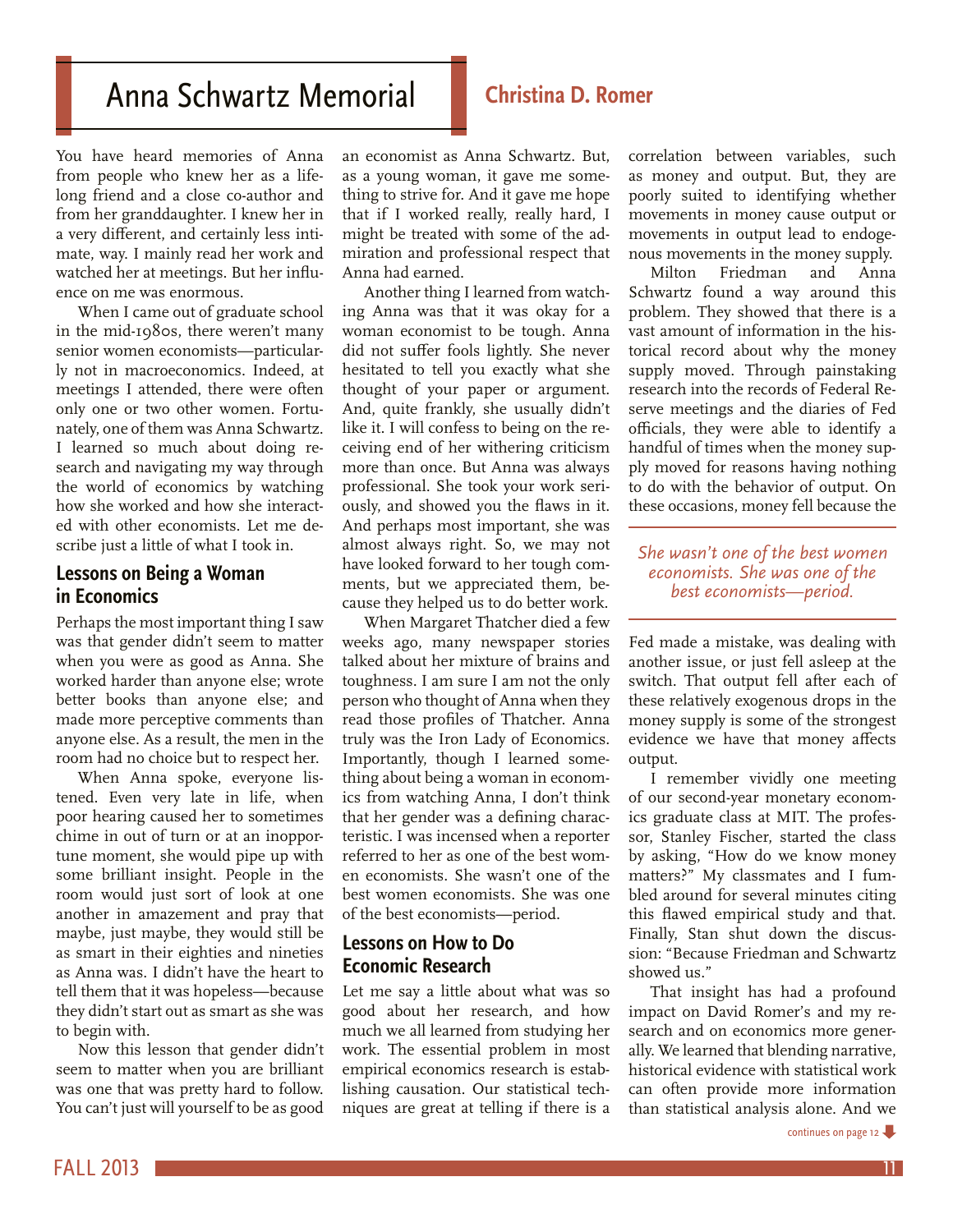# <span id="page-11-0"></span>A Lunch at the Quad Club

In the mid-1990s, David Galenson ran the economic history workshop at the University of Chicago and I was a frequent participant. I had suggested to David to invite Anna Schwartz to give a paper—given my interest in financial and banking history—and he was happy to do so. We met Anna at the Quad Club for lunch. When Anna said, "It is exactly as I had imagined it," I asked her what she meant. And then she dropped the bomb. All of the work she and Milton Friedman had done for *A Monetary History of the United States* had been conducted by mail and phone—mostly by mail because long-distance calls were quite expensive in the 1950s. We were astonished that Anna had never been to Chicago to work with Milton or to give a paper. We were absolutely delighted to have changed that.



Talking shop over lunch at the quintessentially gothic Quadrangle Club is a longstanding, even revered, tradition at the University of Chicago.

As told to Marjorie McElroy by Randall S. Kroszner, the Norman R. Bobins Professor of Economics at the University of Chicago Booth School of Business

#### **Romer f** [continued from page 11](#page-10-0)

learned that because Friedman and Schwartz showed us.

It was not just the nature of Anna's work that was impressive, but also the quality. I once heard an economic theorist boast that when he proved something, it stayed proven. That was his way of saying that he did things so carefully the first time that no one ever found a flaw or overturned his results. Well, the same is true of Anna. When she discovered something, it stayed discovered. She got things right the first time, and as a result, the findings have endured.

In my own research I have had many occasions to look at the same historical documents that Friedman and Schwartz did. I have never found a misstep. Every footnote and citation is perfect. The data collection is always impeccable and first-rate. Perhaps more surprising, I have found that I almost always agree with their interpretation or analysis of a document or event. That experience has convinced me that narrative research can be just as scientific and reproducible as straight statistical studies—provided one approaches it with the rigor, intelligence and high standards that Friedman and Schwartz brought to their work.

I like to think that all people live on through the memories of their family and friends. But scholars live on in another way—through their students and the writings they leave behind. Anna touched many lives in the way that she touched mine—as a role model and

#### **From the Chair f** continued from page 2

[As usual, each day of the meetings](#page-1-0)  CSWEP will continue its tradition of sponsoring a Hospitality Suite from the conclusion of the Mentoring Breakfasts until 5:30pm and 8:00am–1:00pm on Sunday, January 5th. Stop by Marriott's Grand Ballroom Salon D to meet colleagues, do some work, or enjoy a moment of respite with your cup of *java* or our glass of *agua.*

The close of the AEA meetings will mark the beginning of the 10th biennial National Mentoring Workshop (CeMENT; formerly CCOFFE). This three-day workshop is known worldwide for providing young women economists with know-how and networks to boost their careers. Under the direction of Terra McKinnish, CeMENT 2012 was a huge success and for the past year Terra has been gearing up for the teacher. And in universities around the country, there is a whole new generation of students reading her work. I have no doubt that she will be remembered in death with the same respect and admiration she elicited in life.

2014 event, expecting 16 senior mentors and 40 junior women participants.

Last January the Executive Committee of the AEA lamented the limited accessibility of these workshops, citing the typical applicant demand (100 applications) for 40 slots. In response, having pondered alternatives, a committee chaired by Terra recommended doubling their frequency, from biennial to annual. Pending formal approval by the Executive Committee this January, look for a CeMENT 2015 call for applications in July 2014.

Stay up to date on mentoring events and all CSWEP activities by subscribing at **[cswep.org](https://www.aeaweb.org/committees/cswep/members/index.php?new)**. Happy Thanksgiving and I hope to see you at many CSWEP Events in January.

*—Marjorie McElroy*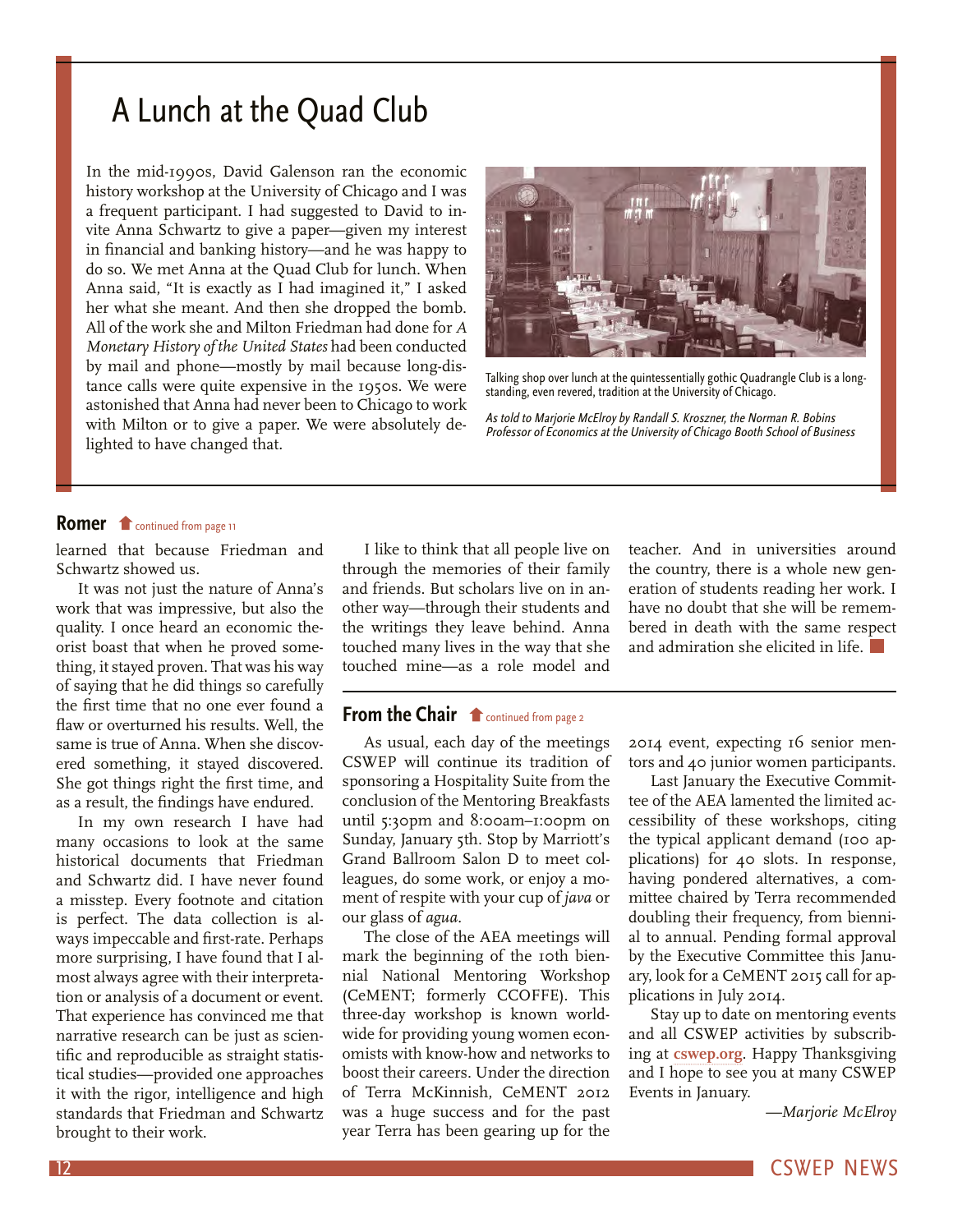# <span id="page-12-0"></span>Board Member Biography

#### **Cecilia Conrad**

At age 13, I decided to become an economist. To be honest, my concept of what being an economist meant was pretty fuzzy because I didn't know any economists. My first plan was to be an engineer, but a family friend, a petroleum engineer (I grew up in Texas), discouraged it. He said that it was tough enough being black, but that being female was an even a bigger obstacle. And, he pointed to the growing ranks of laid-off engineers following cutbacks in aerospace and defense.

Had it not been 1968, his advice might not have dissuaded me from engineering, but it was 1968, the year Martin Luther King, Jr. and Robert Kennedy were assassinated, the year CBS aired *Hunger in America,* and the year Julian Bond's name was placed in nomination for vice president at the Democratic National Convention. Intermingled with stories about political upheaval and the Vietnam War on the evening news, which I watched obsessively, was coverage of the international monetary system and the end of the gold standard. That's how I first learned that there was a field called "economics." My adolescent, not yet fully formed, brain saw economics as a field for people who were good in math, but who were also interested in politics and in solving the world's problems a perfect match. Luckily, no one told me that black female economists were even rarer than black female engineers!

It was also lucky that I went to Wellesley College, where women economists were not rare. Even though I got my lowest grades in economics courses, the subject continued to fascinate me, the faculty encouraged me, and a routine habit of checking the career office bulletin board paid off with a summer research job and eventually a graduate fellowship. In the winter of 1974, a postcard appeared on the career service bulletin board that read, "Are you a woman or minority student interested in math, statistics or

economics?" The postcard was an advertisement for the Bell Laboratories Summer Research Program, an affirmative action effort that followed the 1973 AT&T v. U.S. Equal Opportunity Employment Commission (EEOC) consent decree. The goal of the program was to increase the pool of women and minorities with doctoral degrees who might become future employees. It functioned on three levels —active learning through the summer research experience, formal mentoring, and the formation of a peer network of fellow students of color and women of all races pursuing degrees in science and engineering at institutions across the country. That peer network provided critical emotional support throughout graduate school. I later received a Bell Laboratories Graduate Research Fellowship that funded my PhD at Stanford and, as importantly, introduced me to Elizabeth Bailey, who advised me, from afar, through the first two years of gra-duate school and after I dropped out.

Yes, after passing my comprehensive examinations, I dropped out. I was so focused on survival that I lost sight of why I wanted to be an economist. It wasn't the first time that I would consider dropping out. At various points in my career, I toyed with becoming an editor at an academic press, opening a Red Wing shoe franchise in lower Manhattan, getting a law degree, running for public office, and joining the policy team at a pharmaceutical company (I would be rich now if I had). After a year at the Federal Trade Commission, I did go back to finish the PhD, and then I joined the faculties of Duke (1981–1985), Hunter College of City University of New York as a visitor (1984–1985), Barnard College (1985– 1995), and finally Pomona College (1995–2013). In the Fall 2008 **[CSWEP](http://www.aeaweb.org/committees/cswep/newsletters/CSWEP_nsltr_Fall_2008.pdf)**  *[Newsletter](http://www.aeaweb.org/committees/cswep/newsletters/CSWEP_nsltr_Fall_2008.pdf)*, I described my move from faculty to academic administration. After stints as chief academic officer at Scripps College and at Pomona College, I retired from academia to become the head of the MacArthur Fellows Program in January 2013.

My career crises coincided with marriage and childbearing, but weren't motivated by those life changes. I had my son while still an assistant professor at Barnard and was the first beneficiary of a parental leave program that provided a reduced teaching load and a stopped tenure clock. I also benefited from a wonderful mother-in-law who provided childcare, and from my early recognition that babies don't care what you read to them as long as you make it sound lively: "And then the demand curve shifted out to the right. 'Whee!' said the equilibrium price!"

I work hard, but I've also been lucky. I was born after the 1954 *Brown v. Board of Education* decision (but still attended segregated schools until my senior year). I applied to college just as the most selective colleges became more aggressive in recruiting minority students. My graduate fellowship came courtesy of the EEOC's prosecution of AT&T (supported with work from economists like Phyllis Wallace and others), and my parental leave was because of the advocacy of Sylvia Hewlett and other Barnard faculty. I am deeply indebted to many and hence deeply committed to expanding opportunities to others. This commitment led to my service as the director of American Economic Association's Committee on the Status of Minority Groups in the Economics Profession's pipeline program (now known as the mentoring project) from 1998–2005, on the National Science Foundation's Committee on Equal Opportunity in Science and Engineering (2010–2013), and to my second term on CSWEP's board.

Cecilia Conrad is the Vice President, Fellows Program of the MacArthur Foundation. The views expressed herein are her own and do not necessarily reflect the views of the Foundation.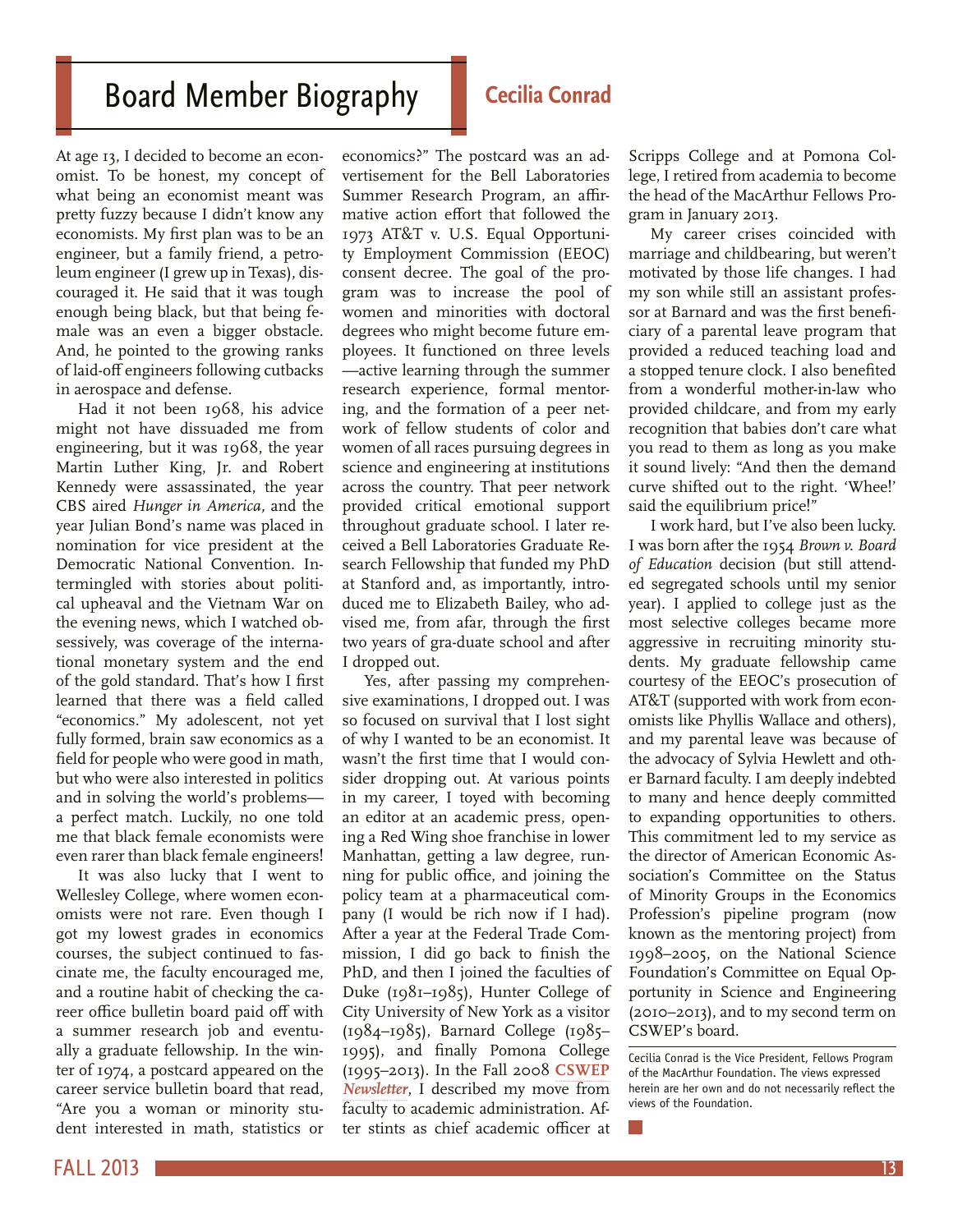# <span id="page-13-0"></span>**Board Member Biography Kevin Lang**

My path to economics was simultaneously accidental and natural. Following family tradition, I was politically active. The small New York City high school I attended did not appreciate public comments like, "You send an interesting message when you punish people by making them spend more time in school." Or, "Obviously, I am in detention as retribution for missing school to protest against the war. This is certainly not rehabilitating me or deterring me. So, retribution is all that's left." So it invited me to leave.

I ended up at a somewhat more tolerant Quaker school in England (headmaster's parting comment: "Kevin has learned to express himself. Let us hope that he will now learn wisdom."). To get my parents approval for a "gap year" after A-levels, I agreed to "sit" the Oxford entrance exam, which necessitated the year off. Instead of preparing for the exam, I spent the autumn working (illegally) in the Reading University psychology department. Therefore I was confident that applying to Oxford had been costless. Somehow, explaining to the interview committee why I shouldn't go to Oxford failed to have the desired effect, and to my dismay I was offered an Exhibition (minor scholarship). Despite genuine misgivings, I became an Exhibitioner (not an exhibitionist, in case you were worried).

My family left Canada shortly after my birth, but my parents' two years there were a brilliant intergenerational investment. I spent the nine months between the exam and Oxford at CROP, a Montreal survey research firm, where I was one of two native English speakers. Between working at CROP and finding a girlfriend who spoke no English, I learned French pretty quickly. CROP started asking me to do rush translations into English. With my usual flare for diplomacy, my translations came with critiques of the reports or survey instruments. Before long the sole anglophone PI took me on as his

research assistant. I am reasonably confident that my VMP exceeded my \$1.70 hourly wage.

As an avid fan of Asimov's *Foundation* trilogy, I saw mathematical sociology as the right path for an aspiring psychohistorian, but at Oxford sociology was part of politics. So I read Philosophy, Politics and Economics, a course that has been accurately described as "teaching you to write a good book report . . . on a book you haven't read." Not reading the books saves a lot of time. I focused instead on college politics, where my frequent interactions with Peter Mandelson, who went on to found "New Labour" with Tony Blair and Gordon Brown, taught me to be more political and diplomatic.

I was also influenced by Anthony Heath, my sociology tutor, who taught me rational choice sociology, and Nick Stern, one of my economics tutors, who eventually convinced me that I could do better rational choice sociology as an economist. So when I returned to CROP, now as PI and sole native-English speaker, I also entered the master's program in economics at l'Université de Montréal, hoping to improve my technical French but actually learning a lot of economics.

About six months after returning to CROP, I had a serious disagreement with a superior over the content of a report we were writing. I assumed my days there were numbered. My sister, who lived in Boston, offered to check whether Harvard would accept a late application. They wouldn't, but MIT, which her friend said was a pretty good department, would. When I saw the faculty list accompanying my acceptance, I realized the department was better than pretty good.

I delayed entry so I could apply for funding. My applications, in which I wrote honestly of my plans to return to Canada and Quebec, were successful at both the Social Sciences and Humanities Research Council of Canada

and Quebec Ministry of Education. But while at MIT, I lost my Québécois girlfriend and found an American one whom I later married. Shu and I have been lucky to have jobs at the same institutions throughout our careers, first at Irvine and for the last 25 years at Boston University, with extended visits to such terrific places as the New Zealand Institute for Economic Research, NBER, MIT, Carlo Alberto, UNSW and UCL.

Some things haven't changed all that much. My book, *Poverty and Discrimination,* won an award in sociology, not economics. I spent 13 years as an elected school board member. And I still tell administrators things they don't want to hear, although I have learned to say them more diplomatically, even if, to paraphrase Erich Segal, "Having tenure means never having to say you're sorry."

### **CSWEP Annual Business Meeting**

*Open to all economists.* 

It is a time for us to recognize our award recipients, present the Annual Report on Women in the Economics Profession and to hear your input on CSWEP's activities.

#### Join us on

**Friday, January 3, 2014 at 12:30pm in the Philadelphia Marriott Grand Ballroom Salon C.** 

Boxed lunches will be provided.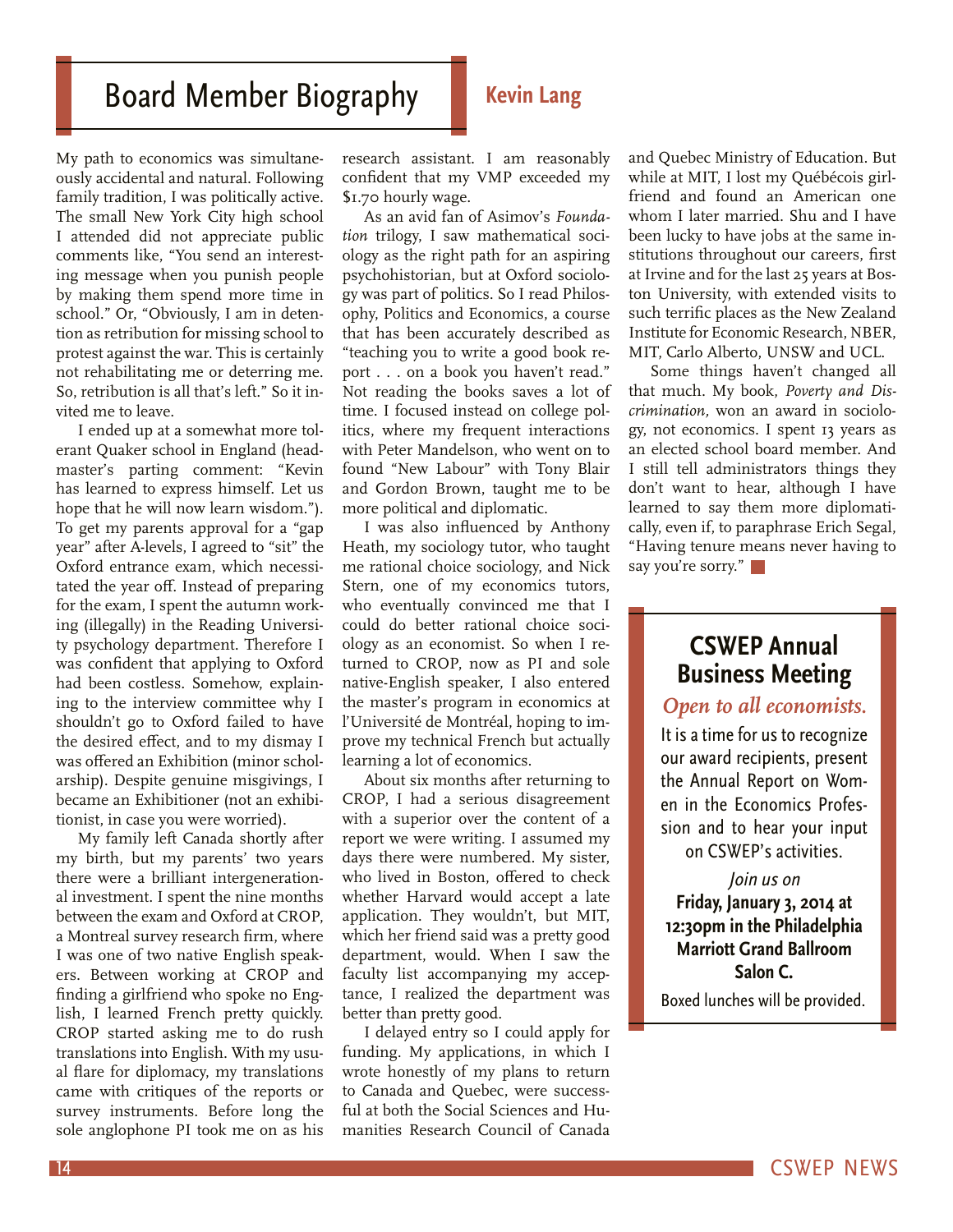#### <span id="page-14-0"></span>**[Mikusheva Interview](#page-0-0) f** continued from page 1

theory with a keen interest in developing tools that will be useful for tackling problems in applied econometric practice. Professor Mikusheva holds a PhD in Economics from Harvard University and a PhD in Mathematics (Probability Theory) from Moscow State University. In addition to her research accomplishments, she is an outstanding educator and has been recognized as the MIT Economics Department Graduate Teacher of the Year.

*Anna, you came to economics after earning a math/probability PhD in Moscow. I imagine that move involved a lot of transitions—from mathematics to economics, from Russia to Cambridge, MA, from speaking Russian to conversing mainly in English. What inspired the change and convinced you to make a fresh start in an entirely new field?*

As much as I remember myself, I was always in love with mathematics for its exceptional beauty and rigor. I liked problems that have a little twist, which brings you to a short, clean and easy-to-see solution. Sometimes I think it was a folly of youth in me, and I just wanted to believe that everything in life has a simple and clean answer—you just need to find the magic twist. But as I got closer to finishing my dissertation in probability, I experienced growing dissatisfaction because of the obvious disparity between the black-and-whiteness of mathematical problems and the grayness of everyday challenges. It felt (falsely, as I later discovered) that mathematicians live in an "ivory tower" of their own beautiful questions, answers to which are of no real interest to the rest of the world. I wanted to address more relevant questions, and that is why I decided to move to a more applied field. Economics seemed to be a natural choice, as it uses mathematical language freely at the same time as it addresses real-life issues.

As luck would have it, there was a relatively young and vibrant school in Moscow at the New Economic School that has had a very enthusiastic circle of economists involved with it. It was a perfect place to test myself in a new field. I went there for a master's degree and was instantly overwhelmed with excitement. This was, for me, a great learning environment: enthusiastic professors, amazing students with first-rate educations in technical fields and big hopes for Russia's move to a market economy. I am very grateful to the New Economic School for guiding me down a new career path. After this, going to Harvard for a PhD in Economics was a very natural step.

Given my background, I felt that my comparative advantages were likely to be in more technical fields. I dipped my toes into game theory and mechanism design, but in the end econometrics felt like the right place for me. It gives me the right balance of rigor and applicability. What really amazed me at the end of all my studies is that I came to have an even bigger appreciation for mathematics after my move to economics. On one side, many theorems happen to be quite useful and much more applied than I ever thought before. I remember my elation when I first applied some results and techniques from the sub-field I worked on in probability to my econometric research. But what I've found to be more wonderful—mathematical clarity, conciseness and beauty somehow seem to be good criteria for judging economic theories—most of the truly useful theories magically happen to be the most beautiful ones. This observation repeatedly amazes me.

*Let's talk about your research. You work on econometric theory, with a particular focus on inference in time series econometrics. How did you get interested in that general area, and what drives your research agenda toward the specific questions you've addressed?*

I was attracted to time series by my adviser, Jim Stock, and very quickly discovered that I possess the right set of tools for the field. In my mathematics days my research was devoted to finding new conditions on the dependence of random variables to establish limit theorems in probability theory. This

was fantastic luggage to carry to my work in time series, as dependence is the central topic of this field. The technique I used in my job market paper was the technique that I first become aware of and used in my probability dissertation. So, I came to the field initially for the comparative advantage reasons, but I stayed there because I became very interested in solving applied problems.

Jim Stock has been a role model for me due to his ability to be a technically very sophisticated theoretical econometrician while at the same time being able to talk with applied researchers and his habit of getting his research questions from the current needs of applied work and conducting many empirical projects himself. I always have wished to follow his path in this sense. He pushed me to regularly attend the NBER Summer Institutes as a student. There have been several very interesting sessions on empirical macroeconomics and macroeconomic forecasting. During these sessions I first realized that there exists a huge gap between theoretical econometric knowledge and the needs of applied macroeconomists. I was especially amazed by the huge number of empirical papers estimating sophisticated macro models like DSGE (dynamic stochastic general equilibrium) models, and by the almost complete absence of econometric research on the topic. I strongly disagreed with how these models were estimated at that time and knew I could find a better way. My strong desire is to improve the current practices and techniques in applied macro.

#### *Your work speaks to challenges faced by applied researchers, and you develop the econometric theory underpinning some of the solutions. How do you think about bridging the gap between econometric theory and its application?*

On one side, I agree that there is a significant gap between methods discovered by theoretical econometricians and current applied practices. The big issue here is an absence of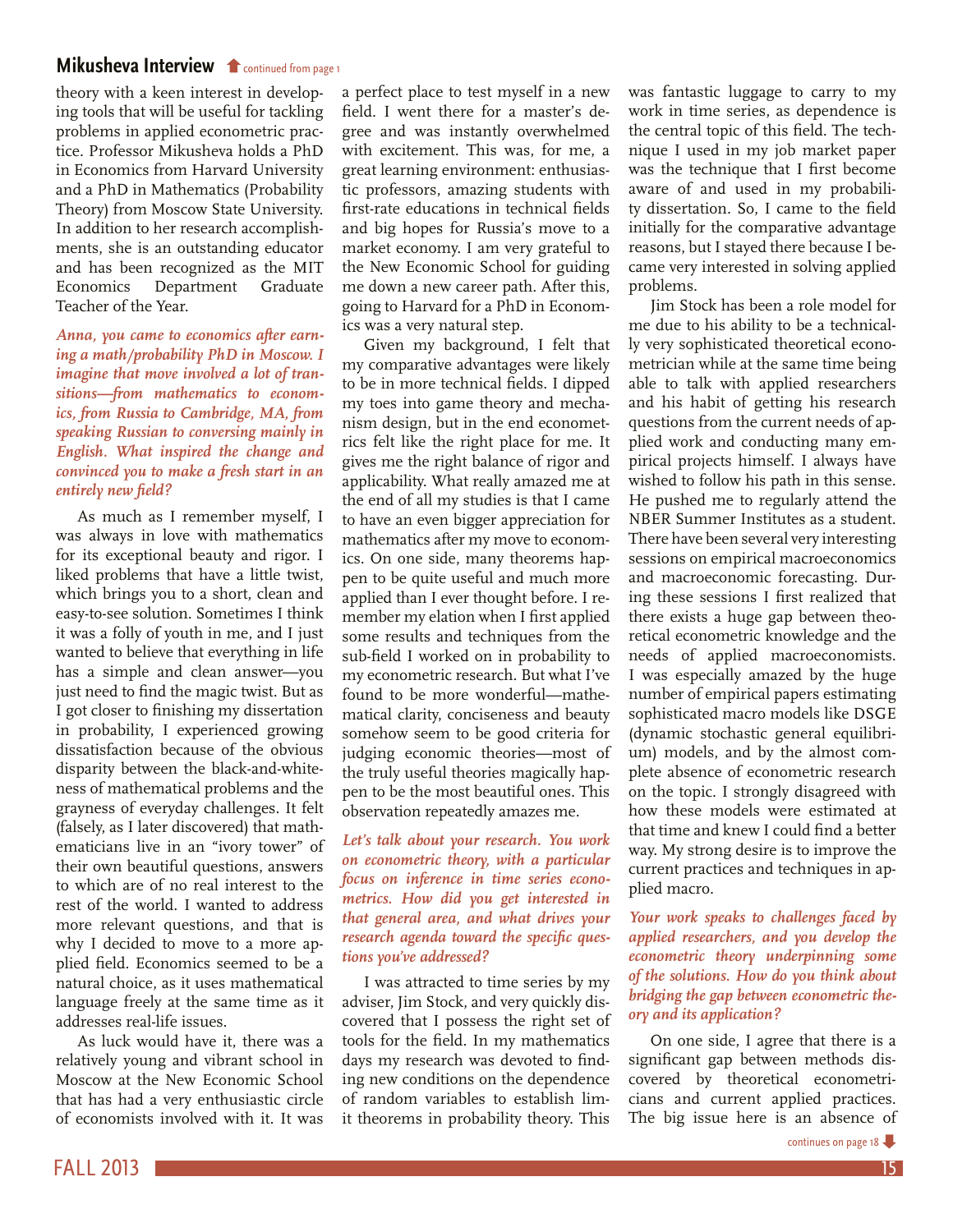# <span id="page-15-0"></span>**CSWEP Sponsored Paper Sessions**

#### **[Gender Sessions](http://www.aeaweb.org/committees/CSWEP/PDFs/2014-cswep-gender-sessions.pdf)**

#### **Women and Development January 3, 2014 2:30–4:30pm Pennsylvania Convention Center Room 105-B**

Chair: Alicia Adsera (Princeton University)

JEL Classification: J16, O12, O15

#### *How Do Intrahousehold Dynamics Change When Assets Are Transferred to Women? Evidence from BRAC's 'Targeting the Ultra-Poor Program' in Bangladesh*

Agnes Quisumbing and Shalini Roy, both from the International Food Policy Research Institute; Narayan Das, Jinnat Ara and Rozina Haque, all from BRAC

#### *What's Yours is Mine and What's Mine is Mine: Experimental Study of Cultural Norms and Asymmetric Information between Spouses*

Carolina Castilla, Colgate University

#### *Race and Marriage in the Labor Market: A Discrimination Audit Study in a Developing Country*

Eva O. Arceo-Gomez, Centro de Investigación y Docencia Económicas, México; Raymindo M. Campos-Vazquez, El Colegio de México, México

#### *Discussants:*

Sheetal Sekhri, University of Virginia Manisha Shah, University of California at Los Angeles

Lori Beaman, Northwestern University Anita Pena, Colorado State University

#### **Women and Leadership**

**January 5, 2014 8:00–10:00am Pennsylvania Convention Center Room 103-A**

Chair: Susan Averett (Lafayette College)

#### JEL Classification: J16

*Female Managers in Hybrid Organizations: Evidence from Financial Cooperatives in Senegal*

# CSWEP at the 2014 AEA/ASSA Meetings

Anais Perilleux, Université Catholique de Louvain, Belgium; Ariane Szafarz, Université Libre de Bruxelles, Belgium

#### *Career Implications of Having a Female-Friendly Supervisor: Evidence from the NCAA*

Steven Bednar, Elon University; Dora Gicheva, University of North Carolina at Greensboro

#### *Female Leaders and Foreign Aid: Do Preferences Influence the Level and Composition of Aid?*

Daniel L. Hicks, University of Oklahoma; Joan Hamory Hicks, University of California at Berkeley; Beatriz Maldonado, College of Charleston

*A Labor Market Punishing to Mothers?* Wayne Grove, Le Moyne College; Andrew Hussey, University of Memphis

#### *Discussants:*

Pascaline Dupas, Stanford University Justin Wolfers, University of Michigan Fidan Kurtulus, University of Massachusetts at Amherst Amalia Miller, University of Virginia

#### **Education, Human Capital and Gender**

#### **January 5, 2014 10:15am–12:15pm Philadelphia Marriott Grand Ballroom, Salon A**

Chair: Kevin Lang (Boston University)

JEL Classification: J16, J24, I20

#### *Labour Market Decisions of Immigrant Households*

Alicia Adsera, Princeton University; Ana Ferrer, University of Waterloo, Ontario, Canada

#### *All for One? Family Size and Children's Educational Distribution Under Credit Constraints*

Jeanne Lafortune, Instituto de Economía Pontificia Universidad Catolica de Chile; Soohyung Lee, University of Maryland at College Park

#### *Do Single Sex Schools Make Girls More Competitive?*

Soohyung Lee, University of Maryland at College Park; Muriel Niederle, Stanford University and National Bureau of

Economic Research; Namwook Kang, Hoseo University, Asan, South Korea

#### *Gender Peer Effects: Evidence from the Transition from Single-Sex to Coeducational High Schools*

Jungmin Lee and Hye Yeon Park, both from Sogang University, Seoul, South Korea,

#### *Discussants:*

Laura Argys, University of Colorado-Denver Sarah Turner, University of Virginia Daniele Paserman, Boston University Cher Li, Colorado State University

#### **Econometrics Sessions**

## **Microeconometrics: Theory and Applications**

**January 3, 2014 8:00–10:00am Philadelphia Marriott** 

#### **Grand Ballroom, Salon B**

Chair: Bidisha Mandal (Washington State University)

JEL Classification: C2, DO

#### *An Estimation of Education Production Function under Random Assignment with Selection*

Eleanor Choi, Hanyang University, Seoul, South Korea; Roger Moon and Geert Ridder, both from the University of Southern California

*Specification and Estimation of Treatment Models in the Presence of Sample Selection* Angela Vossmeyer, University of California at Irvine

*Gender Wage Gap in the U.S: An Interactive Fixed Effects Approach* Kusum Mundra, Rutgers University

#### *Treatment Effect Analyses through Orthogonality Conditions Implied by a Fuzzy Regression Discontinuity Design, with Two Empirical Studies* Muzhe Yang, Lehigh University

*Child Care Choices, Cognitive Development and Kindergarten Enrollment* Bidisha Mandal, Washington State University

[continues on page 17](#page-16-0)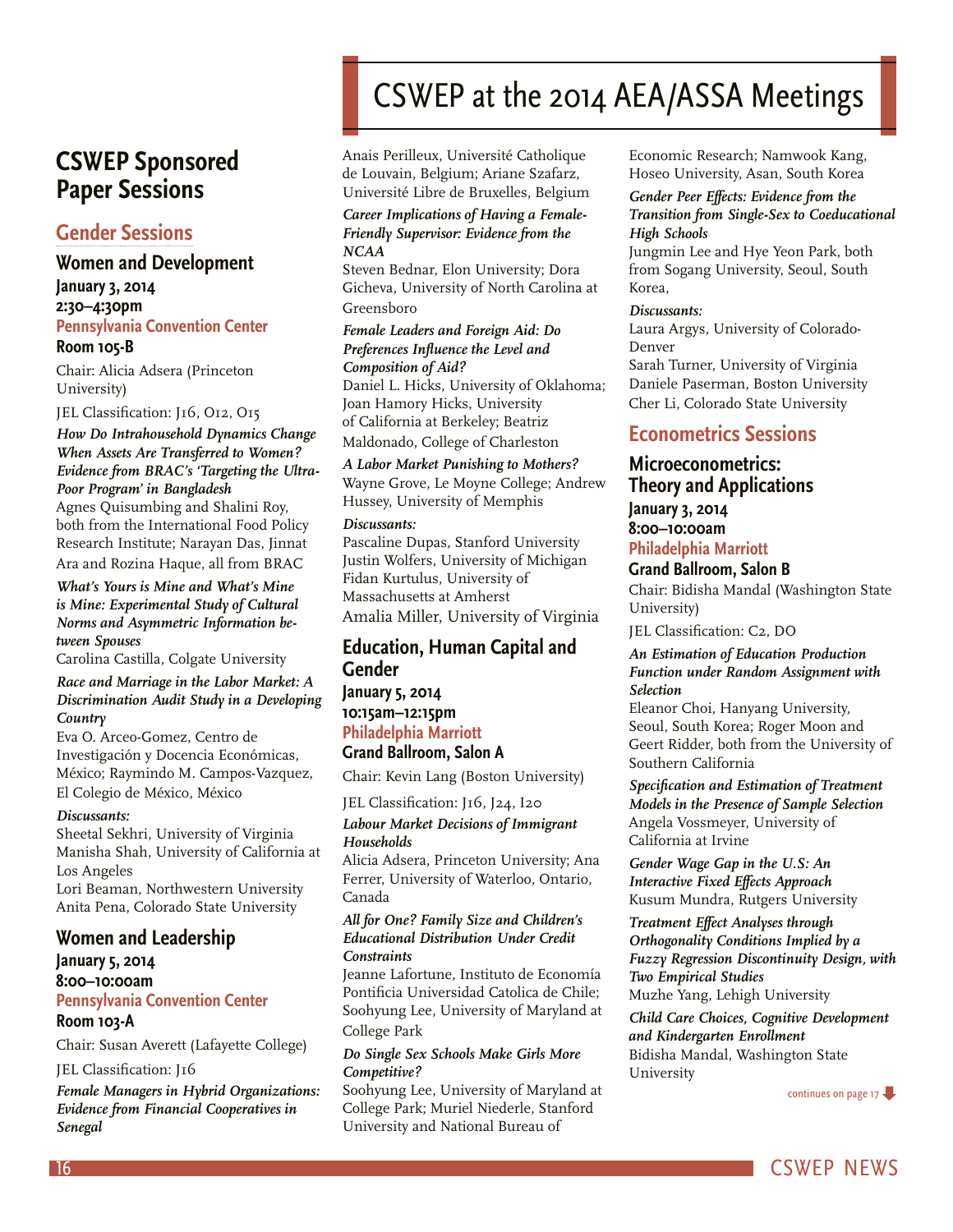#### <span id="page-16-0"></span>**AEA/ASSA f** continued from page 16

#### **[Identification and Specification](#page-15-0)  Issues in Econometrics**

#### **January 4, 2014 2:30–4:30pm Pennsylvania Convention Center**

#### **Room 105–B**

Chair: Serena Ng (Columbia University) Pennsylvania Convention Center

#### JEL Classification: C1, C2

#### *Maximum Likelihood Inference in Weakly Identified DSGE Models*

Anna Mikusheva and Isaiah Andrews, both from Massachusetts Institute of Technology

#### *Select the Valid and Relevant Moments: A One Step Procedure for GMM with Many Moments*

Xu Cheng, University of Pennsylvania; Zhipeng Liao, University of California at Los Angeles

#### *Model Selection for Conditional Moment Inequality Models*

Xiaoxia Shi, University of Wisconsin at Madison; Yu-Chin Hsu, Institute of Economics, Academia Sinica, Taiwan

*A Discontinuity Test for Identification in Nonlinear Models with Endogeneity*  Carolina Caetano and Nesse Yildiz, both from the University of Rochester; Christoph Rothe, Columbia University

#### **Structural Estimation January 5, 2014 1:00–3:00PM**

**Pennsylvania Convention Center Room 203A**

Chair: Petra Todd (University of Pennsylvania)

JEL Classification: DO, IO

#### *Estimating the Value of Reducing Health Insurance Reclassification Risk for the Nonelderly*

Amanda Kowalski, Yale University

*Hospital Choices, Hospital Prices, and Financial Incentives to Physicians*  Kate Ho, Columbia University; Ariel Pakes, Harvard University

#### *All Units Rebates: Experimental Evidence from the Vending Industry*

Julie Mortimer, Boston College; Christopher Conlon, Columbia University

#### *Retirement Plan Type and Employee Mobility: The Role of Selection and Incentive Effects*

Colleen Manchester, University of Minnesota; Gopi Shah Goda, Stanford University and National Bureau of Economic Research; Damon Jones, University of Chicago and National Bureau of Economic Research

#### **CSWEP Mentoring Breakfasts**

<span id="page-16-1"></span>Due to the overwhelming success of the inaugural Mentoring Breakfast last year, CSWEP is pleased this year to host two mentoring/networking breakfasts for junior economists at the AEA/ ASSA Meetings from **8:00–10:00am on Friday, January 3, 2014 and Saturday, January 4, 2014 in the Philadelphia Marriott Grand Ballroom, Salon D.**

At these informal meet and greet events, 20–30 senior economists will be on hand to provide mentoring and networking opportunities. Junior economists who have completed their PhD

in the past 6 years or graduate students who are on the job market are particularly encouraged to attend. A light continental breakfast will be provided.

Space is limited and pre-registration is required. Send an email with the subject heading "CSWEP Mentoring Breakfast" to **[cswep@econ.duke.edu](mailto:cswep%40econ.duke.edu?subject=)**, containing your name, current institution and position title, research field interests, and your PHD year and institution.

#### **[CSWEP Sponsored Events](http://www.aeaweb.org/committees/cswep/annual_meeting.php)**

#### **Friday, January 3rd**

#### 8:00–10:00am

**Mentoring Breakfast\*** *Philadelphia Marriott, Grand Ballroom, Salon D*

#### 10:00am–5:30pm

**Hospitality Suite** *Philadelphia Marriott, Grand Ballroom, Salon D*

#### 12:30–2:15pm

**Business Meeting & Luncheon** *Philadelphia Marriott, Grand Ballroom, Salon C*

#### 6:00–7:30pm

**CSWEP/CSMGEP/CeMENT Cocktail Reception** *Philadelphia Marriott, Grand Ballroom, Salon D*

#### **Saturday, January 4th**

#### 8:00–10:00am

**Mentoring Breakfast\*** *Philadelphia Marriott, Grand Ballroom, Salon D*

10:00am–5:30pm

**Hospitality Suite** *Philadelphia Marriott Grand Ballroom Salon D*

#### **Sunday, January 5th**

#### 8:00am–1:00pm

**Hospitality Suite** *Philadelphia Marriott Grand Ballroom Salon D*

\*Pre-registration required to **[cswep@econ.duke.edu](mailto:cswep%40econ.duke.edu?subject=)**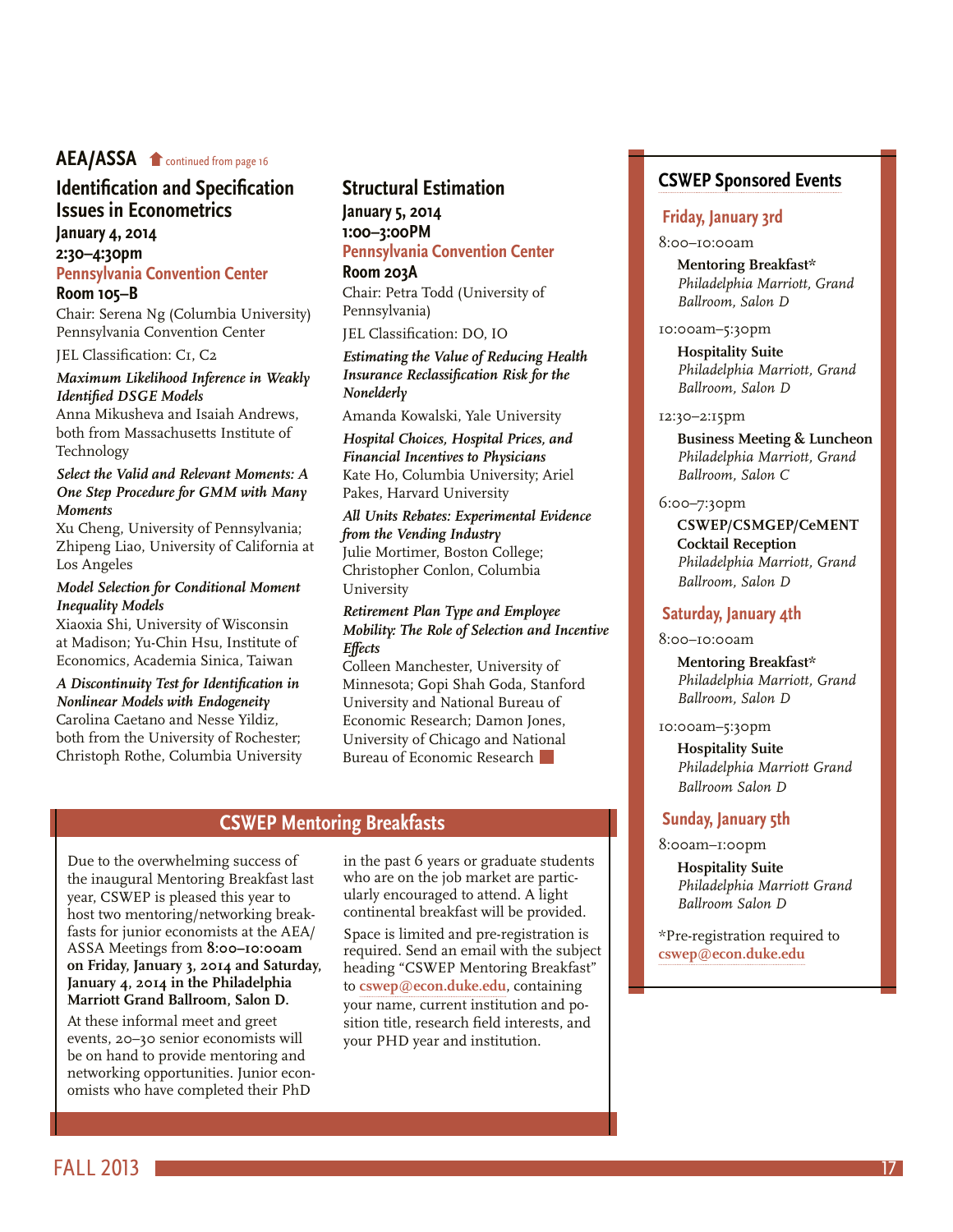#### <span id="page-17-0"></span>**[Mikusheva Interview](#page-14-0) f** continued from page 15

stable communication between fields. Though frankly, I think it is not just a problem of econometrics—the vast majority of fields in economics would benefit enormously if there were more cross-field collaboration and interest. The main obstacle is that it is extremely difficult to keep track of advances and literature in fields that are not one's main focus. In an ideal world, the researchers in each field would regularly create comprehensive summaries or reviews of advances in their fields to educate their colleagues. From this perspective, the NBER provides a great public service by offering mini-courses on "What's new in econometrics" for the last several years during their Summer Institute meetings. These mini-courses are very condensed, wellthought-through summaries of current advances in econometrics, delivered by great econometricians. I highly recommend them.

#### *One of the hardest parts in the transition from student to researcher is finding a good researchable question to start working on. Any advice on that for new researchers just starting their career? What's worked for you?*

It is hard for me to give advice to an applied researcher, so I will talk from the perspective of a theoretical field. The main advice is trivial: always work on something. If you have not found a big, exciting project to work on, work on something smaller—a big project will eventually come your way. If you don't have even a small project, work out some missing details of a paper you've recently read or seen presented, and/or try to answer questions that have arisen during the last seminar you attended. Your big idea will come once you have realized enough small projects.

There are two other things that I am constantly trying to remind myself: to be ambitious and to be patient.

Be ambitious: most low-hanging fruit has already been picked up, so to get something delicious, you have to jump. Do not be afraid that questions

will turn out to be "too big." But try to be ambitious in a smart way, and remember that difficulty and complexity are not always the same thing. We often tend to concentrate on nuances and small details or to be concerned about specific formulations, and these nuances usually make a simple problem look very complex and unsolvable. For me the opposite has always been a more profitable strategy—to take a difficult problem and try to strip it down to the bones. Feel free to add simplifying assumptions: you will have multiple opportunities to relax them after you solve the heart of the problem. Stripping out the problem is a very hard task because you are trying to keep the essence of the difficulty but remove unnecessary details. This reminds me of separating a signal from noise—as if the issue produces the signal of a problem but it is masked by other stuff. The goal here is to be able to formulate the problem in a few lines or with a small set of equations, the shorter the better. Once you can see and comprehend your problem in one clean piece in front of you, you have a much better chance of finding an answer to it.

Be patient: I somehow believe that often we do not give ourselves enough time to become successful in finding an answer; we concede too early. We all are working under pressure to produce quickly and to publish more; and it is difficult to not move fast from one potential project to the next in an attempt to find something promising. One of the biggest challenges in a profession is to decide when is the right time to abandon a project and move on. Despite my fair share of failed projects, I still do not know when the right time to admit defeat is. But I know that in all my projects that were eventually successful I never have found an answer on the first try—there were several failed attempts and false perspectives. In fact, almost all unsuccessful attempts provide you with some new knowledge; you learn something new about the problem you are facing. Even after stopping actively working on some problem, I tend to

not fully discard it, but rather keep it in the back of my mind and revisit it from time to time in hopes of finding that magic twist one day.

#### *What part of your job excites you?*

I really love teaching. Despite the fact that it is very time-consuming and physically exhausting and that it takes you away from research, teaching is extremely rewarding. Interaction with students tends to be very stimulating. They keep me in a constant mode of alertness. Sometimes students raise questions you have never thought of, or they bring a new perspective to an issue. Sometimes I get nice research questions from my discussions on the lectures. And, last but not least, interacting with students keeps you youthful.

#### *Do you have any advice for young women researchers—also young researchers in general—but particularly women?*

Junior researchers often underestimate the importance of presenting their research widely and popularizing their research ideas and perspectives. For shy people, and I count myself in this group, it is torture to draw attention to yourself and speak up. But it is critically important not only for your career but also for your research to have an impact. You cannot count on people to read your papers even if you publish them in good journals; you have to get out there and talk about them. You cannot assume that a better method will change the current practices by itself; you have to tell researchers about it, you have to convince them of the advantages of your method. It seems that for women it is harder on average to speak up, especially in a room full of men. It is helpful for me to remember that I am promoting not myself but my ideas; this thought always gives me additional courage.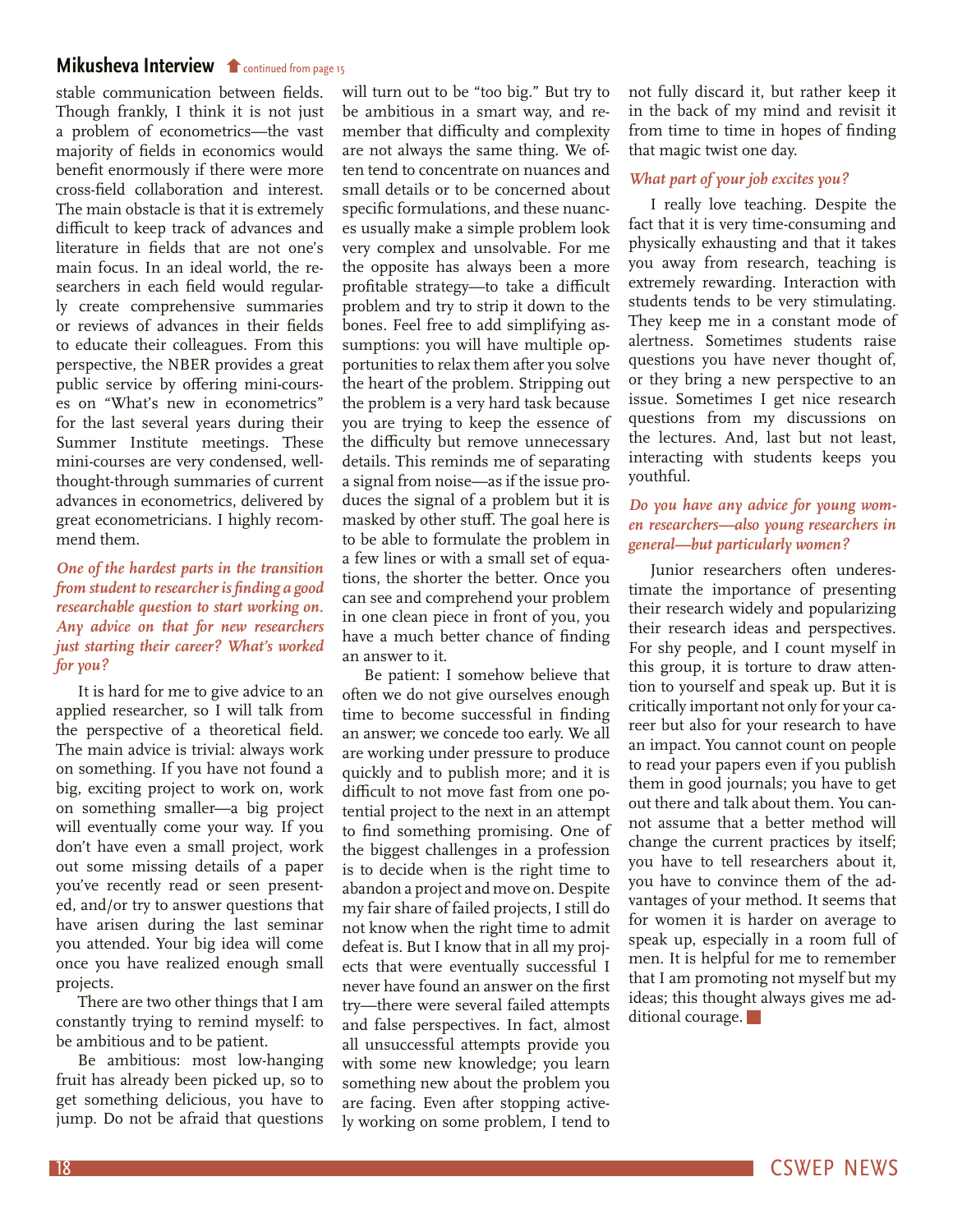# Calls & Announcements

<span id="page-18-0"></span>**Visit [cswep.org](http://www.aeaweb.org/committees/cswep/) for full details on each of the below opportunities including submission guidelines for paper and application calls as well as participant, panelist and paper titles for currently scheduled sessions.**

#### **CSWEP Call for Papers @ Western Economic Association Meeting, Denver, CO**

**June 27–July 1, 2014, Organizer: Bevin Ashenmiller, Occidental College**

*Papers on gender, race/ethnicity, environmental economics, or labor economics particularly solicited. Entire sessions or panel submissions in any area of economics also welcome.* 

**Deadline: January 14, 2014.**

#### **CSWEP/CSMGEP Call for Applications @ 2014 Summer Economics Fellows Program**

*Fellowships, sponsored by the American Economic Association and the National Science Foundation, are open to senior graduate students at the dissertation stage, post-docs and junior faculty. All economists are welcome to apply without regard to gender or minority status, although the intention of the program—advancing the careers of women and underrepresented minorities—will drive the selection process. Fellows are selected by the program with the agreement of the sponsoring institution in line with the program's intention, the fit of the candidate with the activities of the sponsoring institution's research group, and the value of the proposed research to advancing the sponsoring institution's own goals.*

**Deadline: February 15, 2014.** 

#### **CSWEP Call for Papers @ 2014 AEA/ASSA Meetings, Boston, MA**

**January 3–5, 2015, Organizers: Kevin Lang, Boston College; Anne Winkler, University of Missouri—St. Louis; Serena Ng, Columbia University; and Linda Goldberg, Federal Reserve**

*Submissions considered for three sessions on gender-related topics and three macroeconomics/international sessions. CSWEP's primary intention in organizing these sessions is to create an opportunity for junior women to present at economics meetings and receive feedback from leading economists in their field. Coauthors may be of either sex and may be junior or senior. Junior men may author papers in the gender-related sessions. Accepted authors may also submit their paper for publication consideration in the*  Papers & Proceedings *issue of the* American Economic Review.

#### **Deadline: February 28, 2014.**

#### **CSWEP Sessions @ 2013 Southern Economic Association Conference, Tampa, FL**

**November 23–25, 2013, Organizer: Shelley White-Means, University of Tennessee HSC**

*Paper Sessions: "Maternal and Child Health" and "Quality of Life Issues for Adults and Children." Panel: "Securing External Funding for Your Research: Roles of Gender, Race, and Ethnicity"*

#### **CSWEP Sessions @ 2014 Midwest Economics Association Meeting, Evanston, IL**

**March 21, 2014, Chair: Anne E. Winkler, University of Missouri-St. Louis**

*Panels: "Advice for Job Seekers" and "Discussion on Academic Careers."*

Questions? Contact **[cswep@econ.](mailto:mailto:%20cswep%40econ.duke.edu?subject=) [duke.edu](mailto:mailto:%20cswep%40econ.duke.edu?subject=)**.

#### **Upcoming Regional Meetings**

#### **Southern Economics Association**

**<http://www.southerneconomic.org>** 2013 Annual Conference, November 23–25, 2013 Tampa, FL: Tampa Marriott and Waterside Hotel and Marina

#### **Eastern Economic Association**

**[http://www.ramapo.edu/eea/](http://www.ramapo.edu/eea/conference/) [conference](http://www.ramapo.edu/eea/conference/)/** 2014 Annual Meeting,

March 14–16, 2014 Boston, MA: Boston Park Plaza

#### **Midwest Economics Association**

**<http://web.grinnell.edu/mea>** 2014 Annual Meeting, March 21–23, 2014 Evanston, IL: Hilton Orrington

#### **Western Economics Association International**

**<http://www.weainternational.org>** 89th Annual Conference, June 27–July 1, 2014 Denver, CO: Grand Hyatt Denver

# Call for CSWEP Contact Persons

Dissemination of information—including notice of mentoring events, new editions of the *CSWEP News* and reporting requests for our Annual Survey and Questionnaire—is an important charge of CSWEP. For this important task, we need your help. CSWEP is seeking to identify individuals who would be willing to regularly forward CSWEP information to colleagues and other interested persons. If you would be willing to serve in this capacity, please send an e-mail with your contact information to **[cswep@econ.duke.edu](mailto:cswep%40econ.duke.edu?subject=)**.